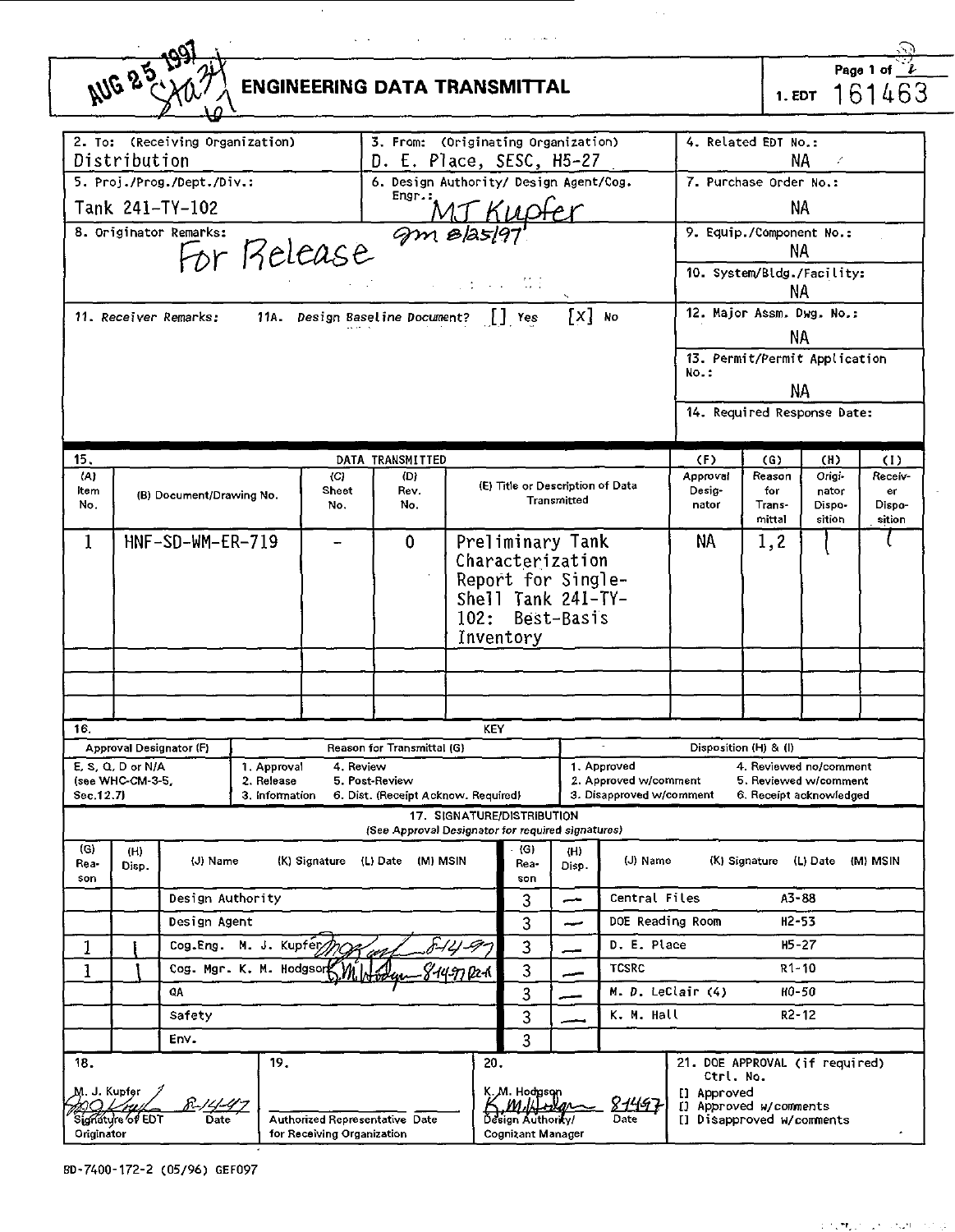# Preliminary Tank Characterization Report for Single-Shell Tank 241 -TY-102: Best-Basis Inventory

#### **D. E. Place**

SGN Eurisys Services Corporation, Richland, WA 99352 U.S. Department of Energy Contract DE-AC06-96RL13200

| EDT/ECN: 161463 |                     | · UC: 712           |
|-----------------|---------------------|---------------------|
|                 | Org Code: $74610$   | Charge Code: N4G3A  |
|                 | B&R Code: EW3120074 | Total Pages: 25, 34 |
|                 |                     |                     |

Key Words: TCR, best-basis inventory

Abstract: An effort is underway to provide waste inventory estimates that will serve as standard characterization source terms for the various waste management activities. As part of this effort, an evaluation of available information for single-shell tank 241-TY-102 was performed, and a best-basis inventory was established. This work follows the methodology that was established by the standard inventory task.

TRADEMARK DISCLAIMER. Reference herein to any specific commercial product, process, or service by trade name, trademark, manufacturer, or otherwise, does not necessarily constitute or imply its endorsement, recommendation, or favoring by the United States Government or any agency thereof or its contractors or subcontractors.

Printed in the United States of America. To obtain copies of this document, contact: Document Control Services, P.O. Box 950, Mailstop H6-08, Richland WA 99352, Phone <509) 372-2420; Fax (509) 376-4989.

Date



## Approved for Public Release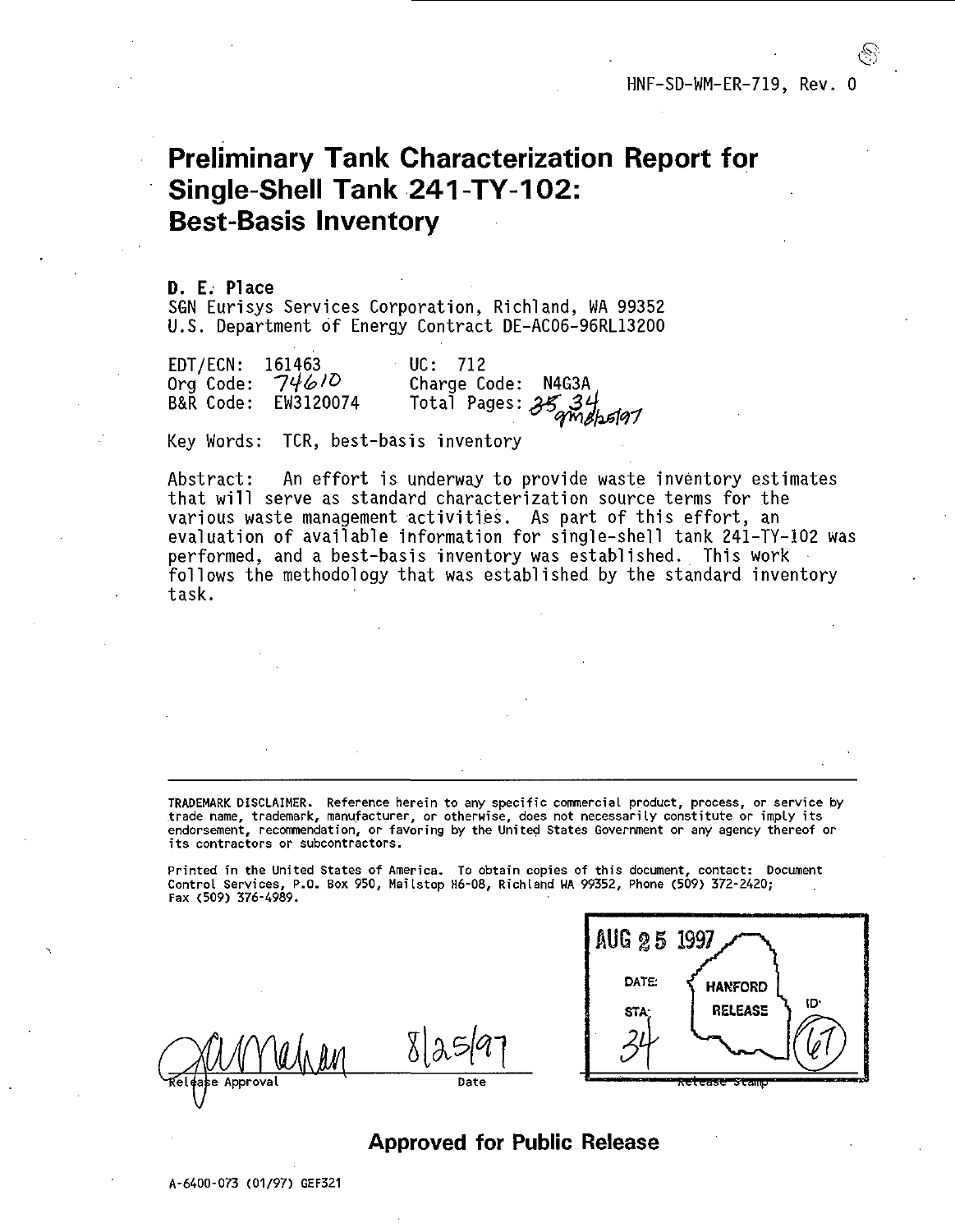# PRELIMINARY TANK CHARACTERIZATION REPORT FOR SINGLE-SHELL TANK 241-TY-102: BEST-BASIS INVENTORY

June 1997

D. E. Place SGN Eurisys Services Corporation Richland, Washington

> Prepared for: U.S. Department of Energy Richland, Washington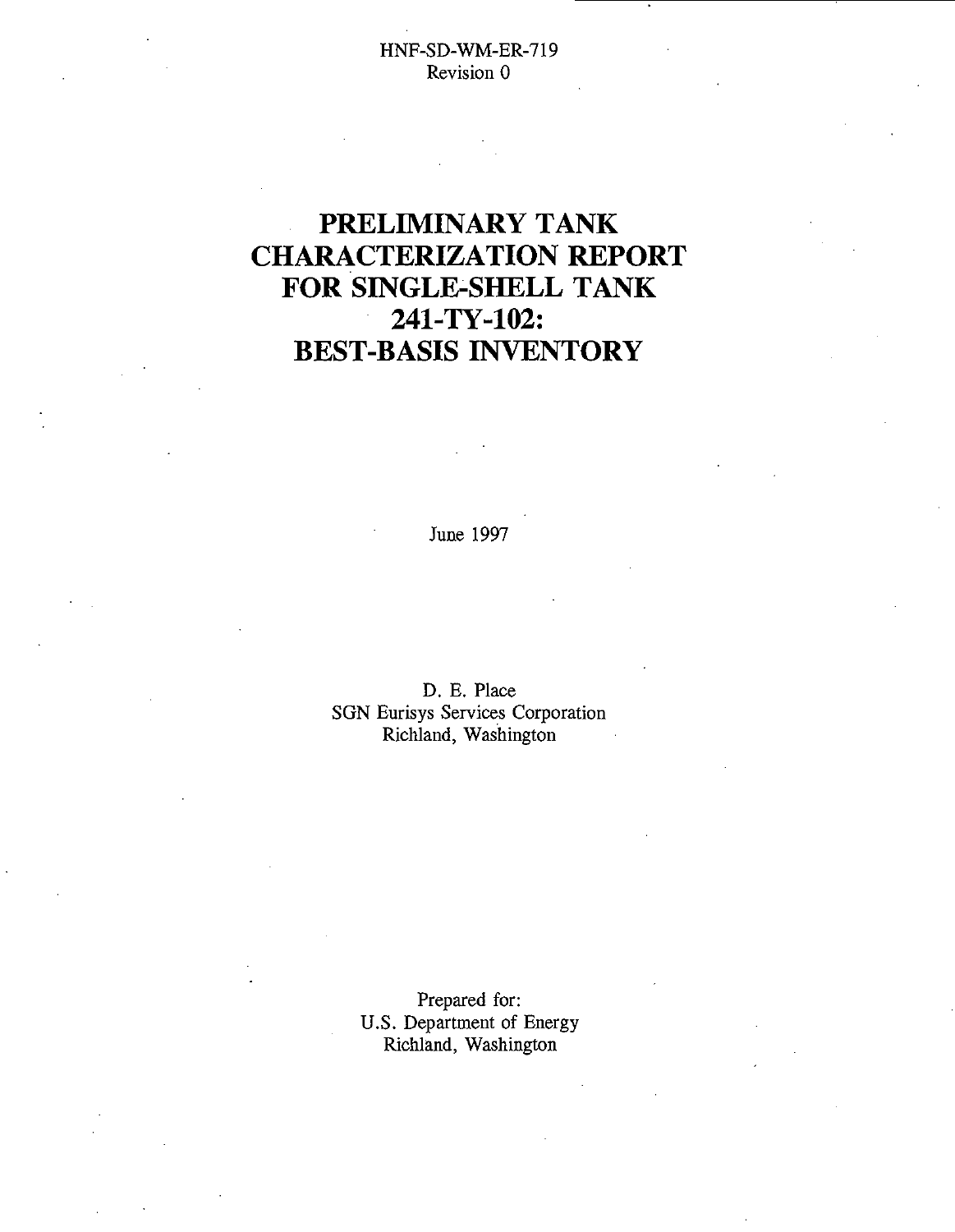## **PRELIMINARY TANK CHARACTERIZATION REPORT FOR SINGLE-SHELL TANK 241-TY-102: BEST-BASIS INVENTORY**

This document is a preliminary Tank Characterization Report (TCR). It only contains the current best-basis inventory (Appendix D) for single-shell tank 241-TY-102. No TCRs have been previously issued for this tank, and current core sample analyses are not available. The best-basis inventory, therefore, is based on an engineering assessment of waste type, process flowsheet data, early sample data, and/or other available information.

The *Standard Inventories of Chemicals and Radionuclides in Hanford Site Tank Wastes* (Kupfer et al. 1997) describes standard methodology used to derive the tank-by-tank best-basis inventories. This preliminary TCR will be updated using this same methodology when additional data on tank contents become available.

## **REFERENCE**

Kupfer, M. J., A. L. Boldt, B. A. Higley, K. M. Hodgson, L. W. Shelton, and R. A. Watrous (LMHC), S. L. Lambert, and D. E. Place (SESC), R. M. Orme (NHC), G. L. Borsheim (Borsheim Associates), N. G. Colton (PNNL), M. D. LeClair  $(SAIC)$ , R. T. Winward (Meier Associates), and W. W. Schulz (W<sup>2</sup>S Corporation), 1997, *Standard Inventories of Chemicals and Radionuclides in Hanford Site Tank Wastes,* HNF-SD-WM-TI-740, Rev. 0, Lockheed Martin Hanford Corporation, Richland, Washington.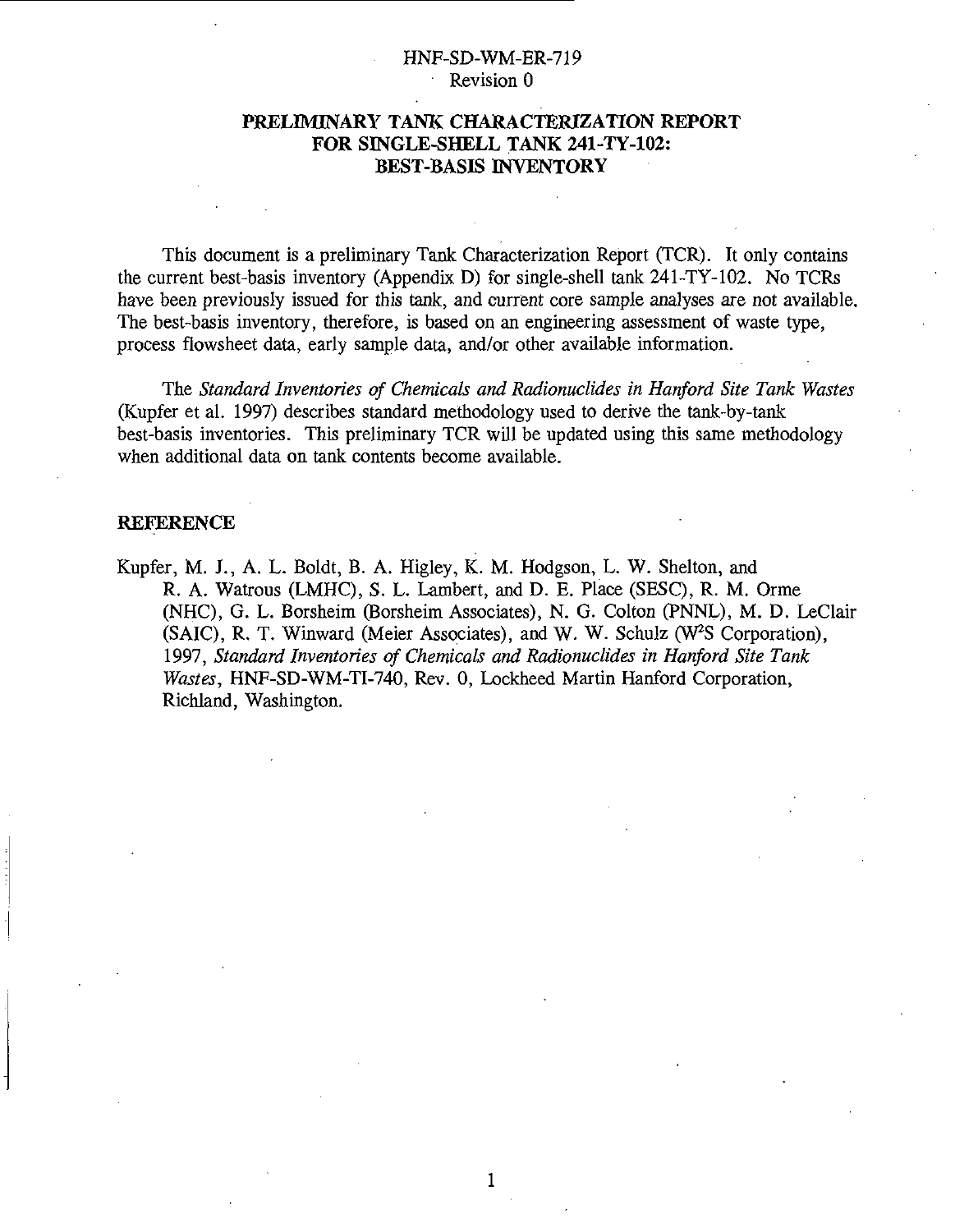# APPENDIX D

# EVALUATION TO ESTABLISH BEST-BASIS INVENTORY FOR SINGLE-SHELL TANK 241-TY-102

l,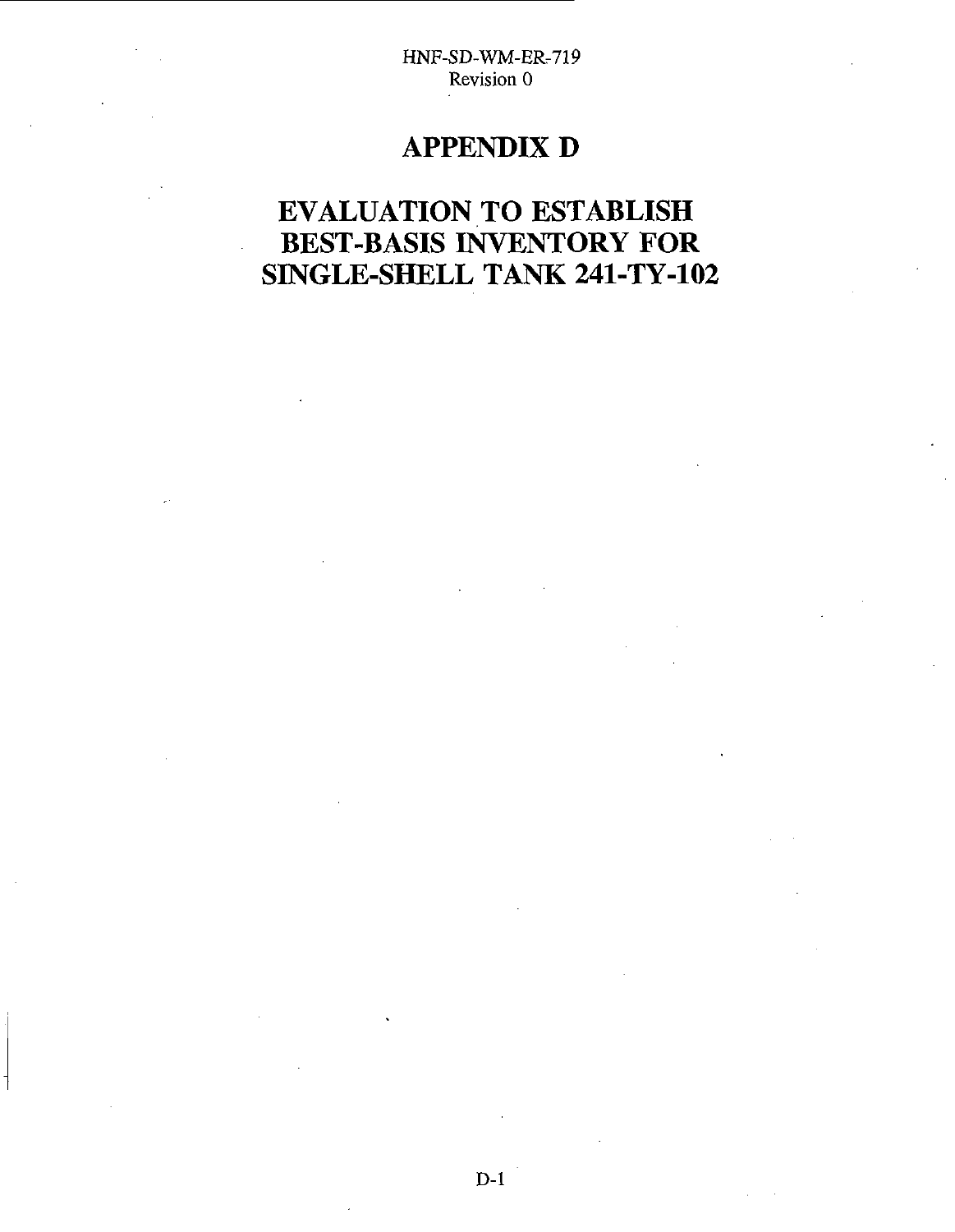This page intentionally left blank.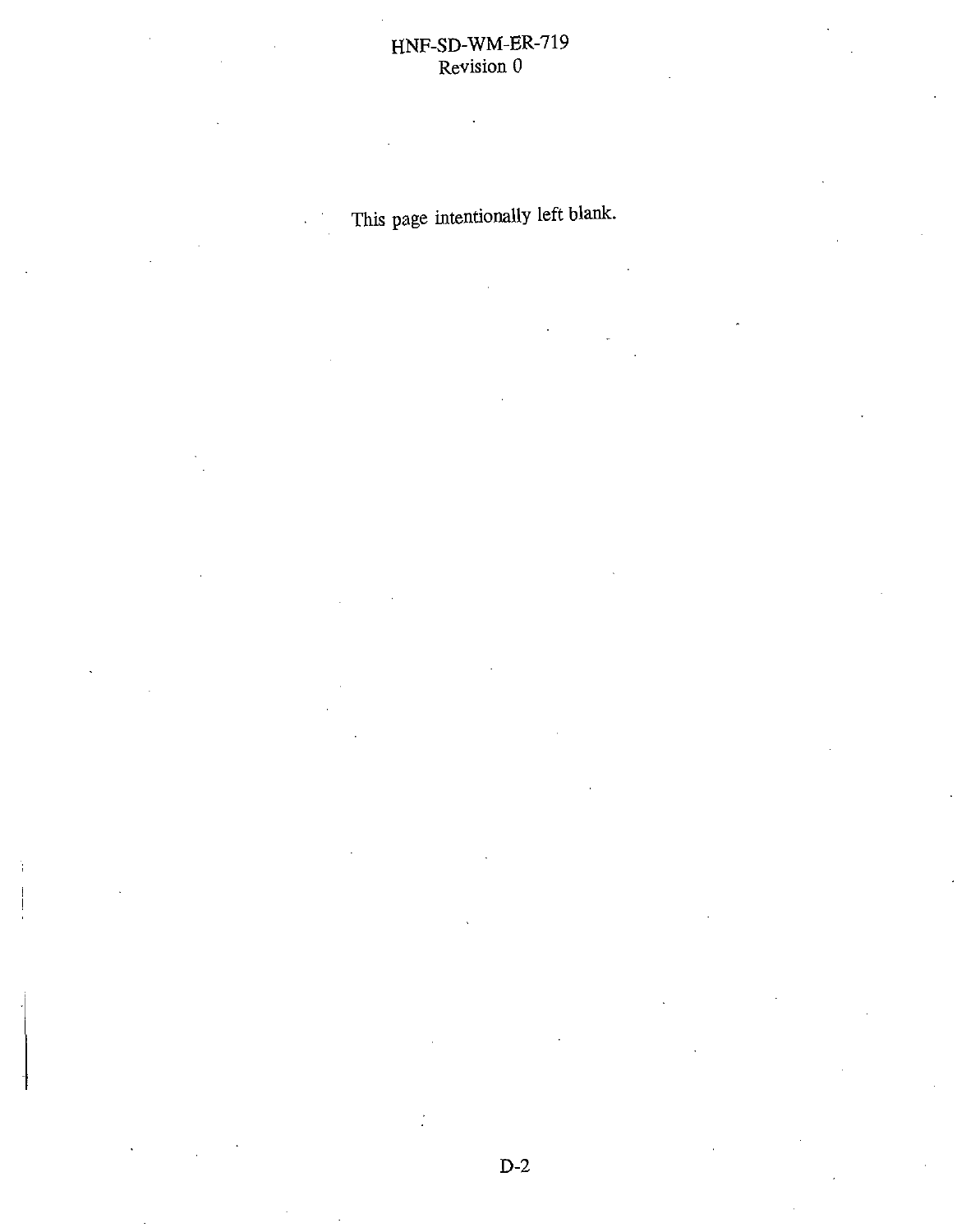## **APPENDIX D**

## **EVALUATION TO ESTABLISH BEST-BASIS INVENTORY FOR SINGLE-SHELL TANK 241-TY-102**

An effort is underway to provide waste inventory estimates that will serve as standard characterization source terms for the various waste management activities (Hodgson and LeClair 1996). As part of this effort, an evaluation of available information for single-shell tank 241-TY-102 was performed and a best-basis inventory was established. This work, detailed in the following sections, follows the methodology that was established by the standard inventory task.

## **D1.0 CHEMICAL INFORMATION SOURCES**

Available chemical and radiological inventory estimates for tank 241-TY-102 consist only of the inventory estimate generated by the Hanford Defined Waste (HDW) model (Agnew et al. 1997a). No Tank Characterization Report (TCR) has been previously issued for this tank, and recent (post 1989) core sample analyses are not available. However, analytical results are available for a core sample taken from tank 241-TY-102 in 1985 (Weiss and Mauss 1987a). The tank 241-TY-102 best-basis inventory, therefore, is based primarily on the 1985 core sample, augmented with the HDW model predictions and composition data from other Hanford Site tanks containing similar waste types.

## **D2.0 COMPARISON OF COMPONENT INVENTORY VALUES**

The tank 241-TY-102 chemical and radionuclide inventory predicted by the HDW model (Agnew et al. 1997a) is provided in Table D2-1. The chemical species are reported without charge designation per the best-basis inventory convention. The HDW model inventory is based on 242 kL (64 kgal) of salt cake produced by the 242-T Evaporator.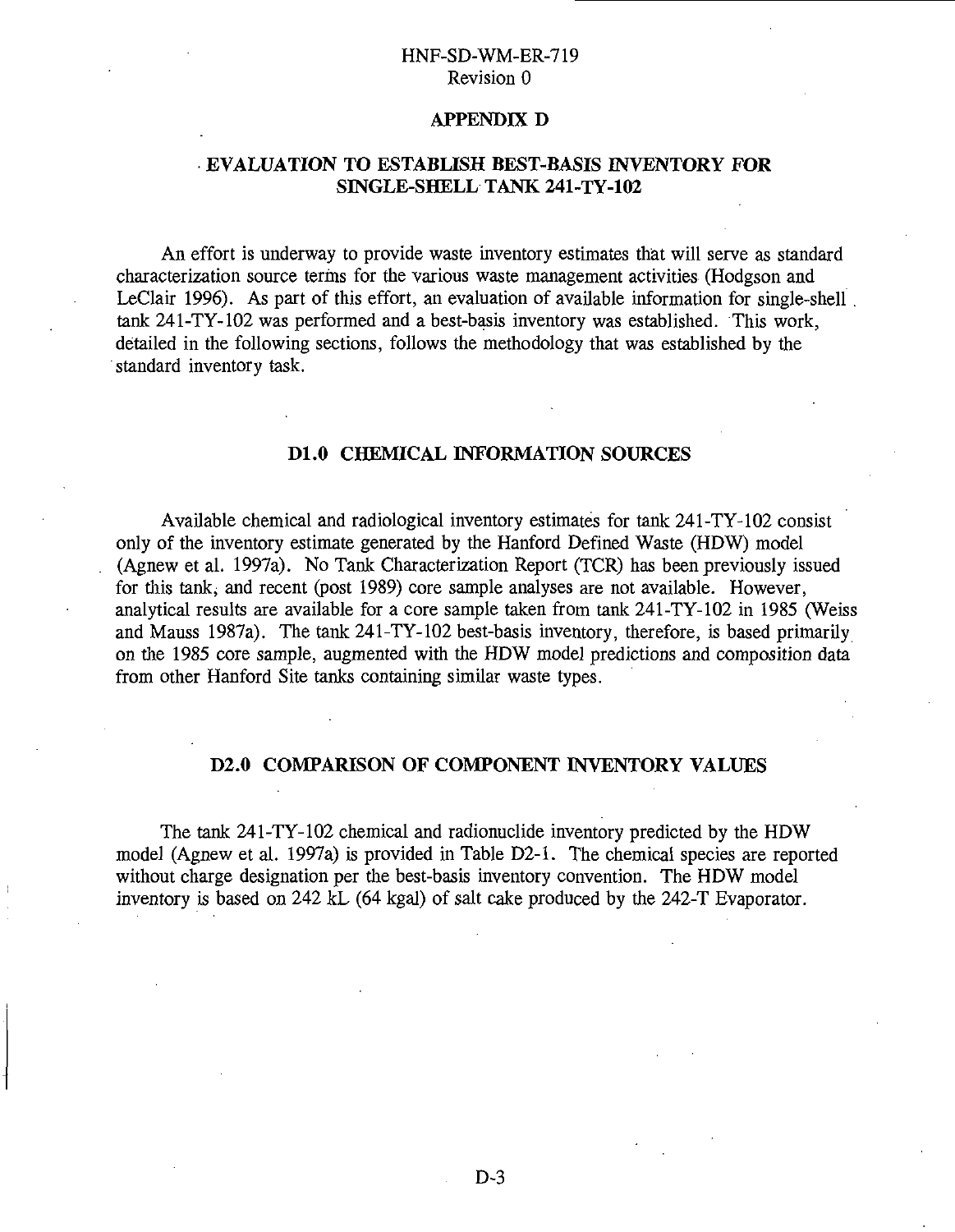| Analyte                   | Hanford Defined Waste model inventory (kg) |  |  |  |  |
|---------------------------|--------------------------------------------|--|--|--|--|
| $\mathbf{A}$              | 3,690                                      |  |  |  |  |
| Bi                        | ï<br>391                                   |  |  |  |  |
| Ca                        | 543                                        |  |  |  |  |
| C1                        | 1,060                                      |  |  |  |  |
| CO <sub>3</sub>           | 3,830                                      |  |  |  |  |
| Cr                        | 577                                        |  |  |  |  |
| $\overline{F}$            | 383                                        |  |  |  |  |
| Fe                        | 826                                        |  |  |  |  |
| Hg                        | 0.362                                      |  |  |  |  |
| $\bf K$                   | 284                                        |  |  |  |  |
| La                        | 1.49 E-05                                  |  |  |  |  |
| Mn                        | 15.0                                       |  |  |  |  |
| Na                        | 64,000                                     |  |  |  |  |
| Ni                        | 115                                        |  |  |  |  |
| NO <sub>2</sub>           | 10,000                                     |  |  |  |  |
| NO <sub>3</sub>           | 95,000                                     |  |  |  |  |
| <b>OH</b>                 | 14,900                                     |  |  |  |  |
| Pb                        | 23.8                                       |  |  |  |  |
| PO <sub>4</sub>           | 14,600                                     |  |  |  |  |
| ä,<br>Si                  | 248                                        |  |  |  |  |
| SO <sub>4</sub>           | 3,540                                      |  |  |  |  |
| $S_{\Gamma}$              | $\mathbf 0$                                |  |  |  |  |
| <b>TOC</b>                | 603                                        |  |  |  |  |
| $\mathbf U$               | 2,090                                      |  |  |  |  |
| Zr                        | 7.90                                       |  |  |  |  |
| Radionuclide <sup>a</sup> | Ci                                         |  |  |  |  |
| 137Cs                     | 32,600                                     |  |  |  |  |
| $^{90}\mathrm{Sr}$        | 9,990                                      |  |  |  |  |

|  |  | Table D2-1. Hanford Defined Waste Model Prediction of Tank 241-TY-102 Inventory. |
|--|--|----------------------------------------------------------------------------------|
|  |  |                                                                                  |

\* Revision 4 of the Hanford Defined Waste model (Agnew et al. 1997a) contains estimates for 46 radionuclides. Only the two most prevalent (<sup>60</sup>Sr and <sup>137</sup>Cs) are listed in this table. The HDW model radionuclide predictions are baselined to January 1, 1994.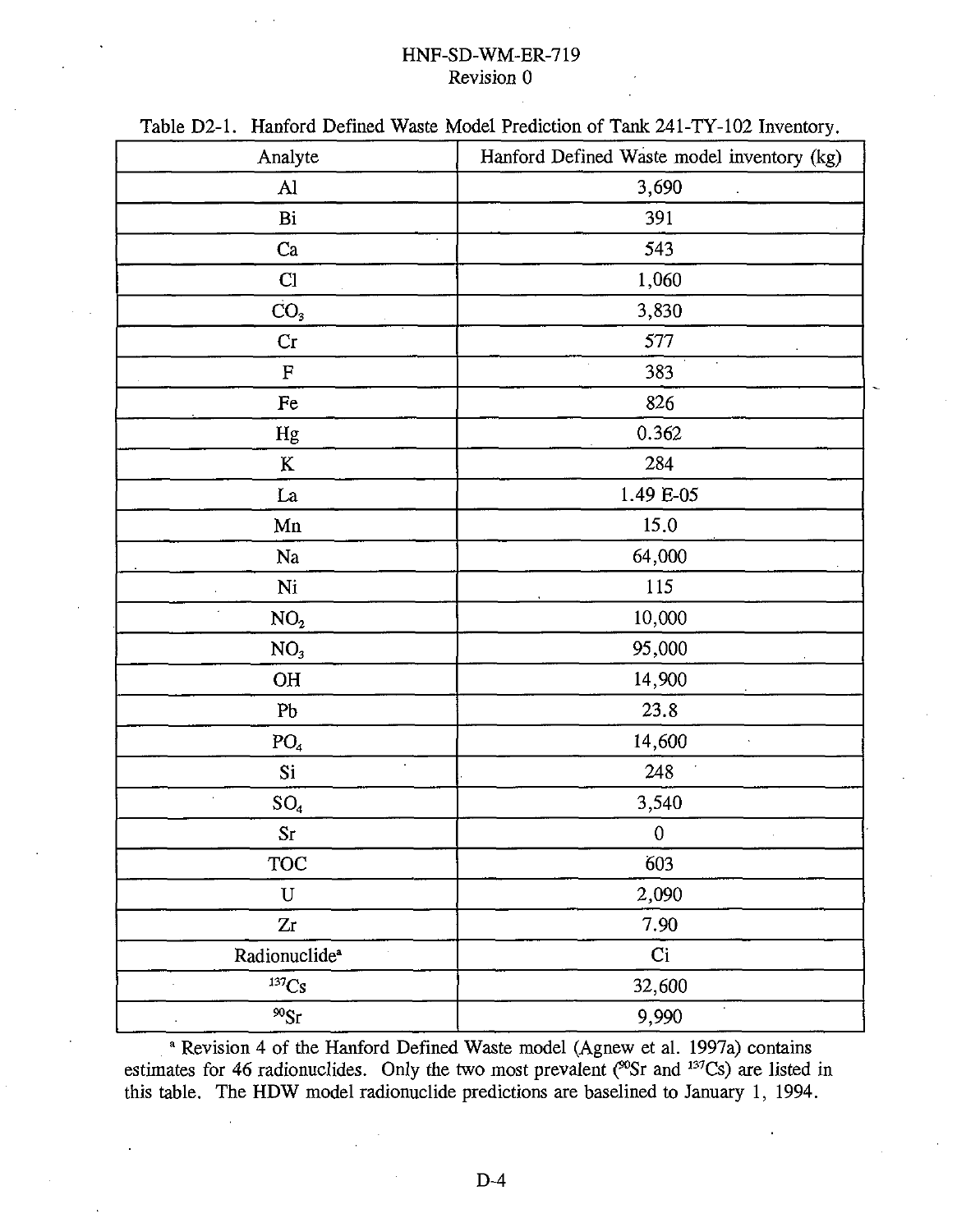## **D3.0 COMPONENT INVENTORY EVALUATION**

### **D3.1 CONTRIBUTING WASTE TYPES**

The HDW model (Agnew et al. 1997a), the Sort on Radioactive Waste Type (SORWT) model (Hill et al. 1995) and the waste tank summary report (Hanlon 1997) are consistent as to the waste types present in tank 241-TY-102 and the total waste volume.

The HDW model (Agnew et al. 1997a) predicts that the tank contains 110 kL (29 kgal) of Tl salt cake (Tl SltCk), and 132 kL (35 kgal) of SMMT2 salt cake predicted from the Supernatant Mixing Model (SMM). The HDW model (Agnew et al. 1997a) refers to 242-T Evaporator salt cakes formed during 1951 to 1955 as Tl SltCk. The HDW model refers to 242-T Evaporator salt cakes formed during 1965 to 1976 as T2 SltCk on a global basis, or SMMT2 when calculated for an individual tank by the SMM.

The SORWT model (Hill et al. 1995) lists EB (evaporator bottoms), 1C (first decontamination cycle  $\text{BiPO}_4$  waste), and MIX (mixture of several miscellaneous supernatant wastes) as the primary, secondary, and tertiary waste types, respectively, but credits the entire tank 241-TY-102 volume (242 kL [64 kgal]) to salt cake with 53 kL (14 kgal) of interstitial liquid. Hanlon (1997) also indicates that the entire tank inventory is salt cake.

#### **D3.2 EVALUATION OF TECHNICAL FLOWSHEET INFORMATION**

Waste transaction records (Agnew et al. 1997b) show that tank 241-TY-102 initially received 530 kL (140 kgal) of Tl salt cake supernatant via the cascade overflow from tank 241-TY-101 in the fourth quarter of 1953. All but 87 kL (23) kgal of this supernatant was pumped to a crib in the third quarter of 1954. Tank 241-TY-102 received 2,596 kL (686 kgal) of Tl salt cake supernatant from tank 241-TX-117 in the fourth quarter of 1954, and 235 kL (62 kgal) of 242-T Evaporator bottoms in the second quarter of 1955. No further waste transfers were made into or out of tank 241-TY-102 until the third quarter of 1970. Tl salt cake would be expected to precipitate during this time period as the result of water evaporation and further cooling of the salt solution.

The waste transaction records (Agnew et al. 1997b) show that tank 241-TY-102 began receiving supernatant wastes from tank 241-TX-118 between the third quarter of 1970 and the second quarter of 1975. These transfers were likely salt cake supernatants that were stored in tank 241-TY-102 to precipitate additional salt before recycle to the 242-T Evaporator. Anderson (1990) does not indicate that tank 241-TY-102 was designated as an evaporator bottoms receiver during this time period.

Because tank 241-TY-102 was not an evaporator bottoms receiver, formation of T2 salt cake in tank 241-TY-102 would have been limited to small quantities despite the large volume (15,443 kL [4,080 kgal]) of solution that was received over the five year time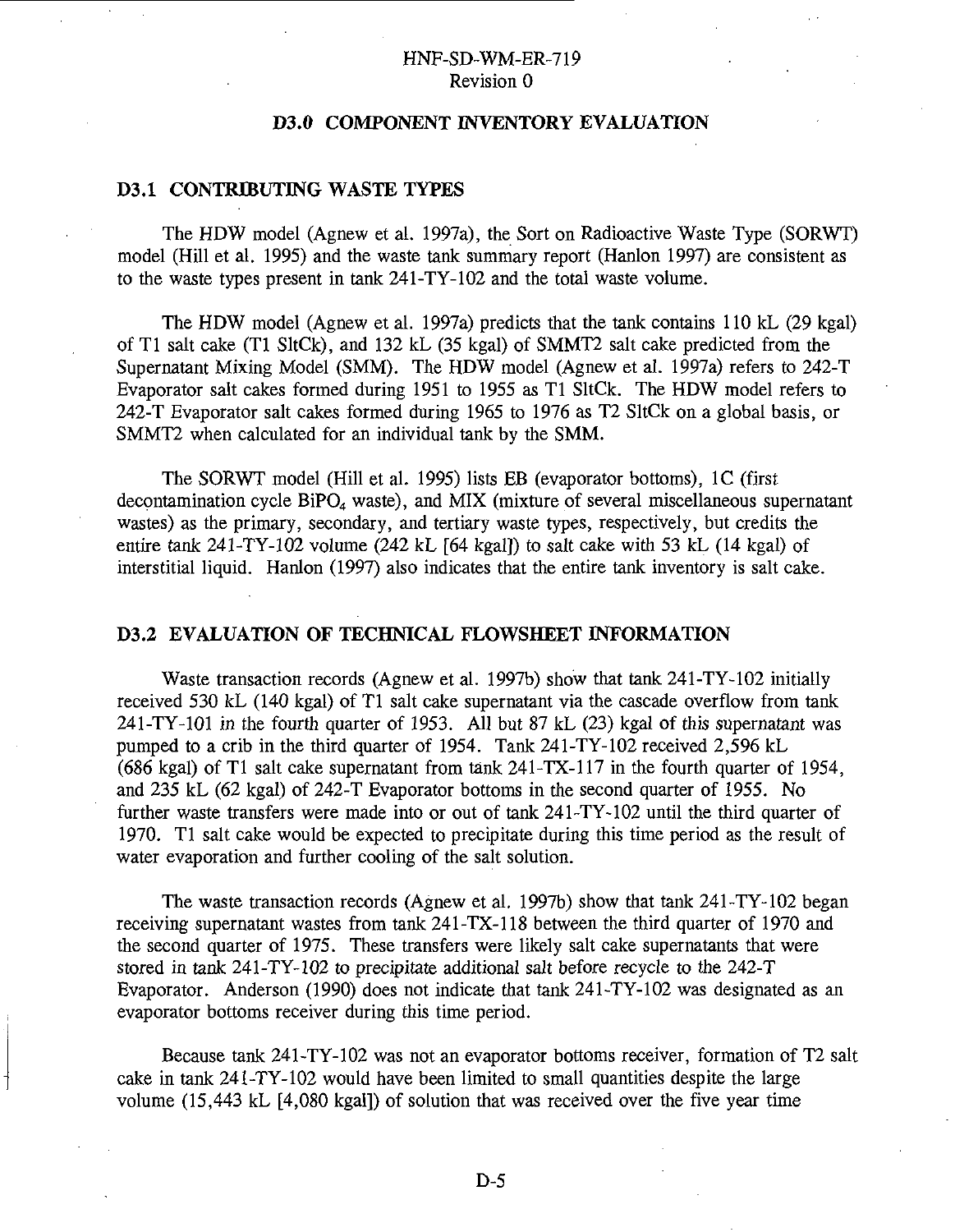period. The receipts were generally returned to the evaporator feed tank (241-TX-118), although one transfer of 613 kL (162 kgal) was made to tank  $241-TX-101$  in the first quarter of 1976.

Tank 241-TY-102 received 765 kL (202 kgal) of B Plant low-level waste (BL), Plutonium-Uranium Extraction (PUREX) organic wash waste (OWW), and Reduction-Oxidation (REDOX) ion exchange waste (RIX) supernatants from tank 241-TY-103 in the second quarter of 1973. Tank 241-TY-102 also received 102 kL (27 kgal) of mixed supernatants from REDOX process high-level waste (R), U Plant uranium recovery wastes (TBP) and bismuth phosphate first cycle decontamination wastes (1C) from tank 241-TY-101 in the second quarter of 1974. Tank 241-TY-102 was later designated as a salt well receiver and received several small transfers from tanks 241-TY-101, 241-TY-103, and 241-TY-104 in 1974 to 1976. The transfers from tanks 241-TY-103 and 241-TY-101 account for the 1C and MIX waste designations in the SORWT model (Hill et al. 1995).

Agnew et al. (1997b) indicates that salt well pumping of the tank 241-TY-102 interstitial liquid occurred in fourth quarter of 1983. Anderson (1990) does not report on events beyond 1980.

### **D3.3 DETERMINATION OF WASTE VOLUMES**

The HDW model estimates the Tl salt cake volume based on a solids volume measurement made in the fourth quarter of 1974 (110 kL [29 kgal] of Tl salt cake). However, numerous transfers of T2 salt solutions had been made into the tank by that time. A solids level measurement made in the fourth quarter of 1969 (before the introduction of T2 salt solutions) indicated a solids volume of 114 kL (30 kgal), which is not significantly different from the volume used by the HDW model. A Tl salt cake volume of 110 kL (29 kgal) will be used for inventory calculations. The Tl salt cake supernatants and evaporator bottoms had been stored in tank 241-TY-102 for approximately 15 years, so the volume is reasonable.

Waste transaction records (Agnew et al. 1997b) show that tank 241-TY-102 received and temporarily stored a total of 15,443 kL (4,080 kgal) of 242-T Evaporator salt solutions in 1970 to 1975. The formation of a small quantity of salt cake in tank 241-TY-102 would be expected as the result of additional solution cooling. The HDW model volume of T2 salt cake (132 kL [35 kgal]) is calculated by subtracting the Tl salt cake volume from a June 28, 1982, solids volume measurement (Hanlon 1997). The resulting estimate of the T2 salt cake volume is 132 kL (35 kgal).

#### **D3.4 COMPOSITION OF TANK 241-TY-102 WASTE**

The tank 241-TY-102 waste composition can be estimated from the Tl and T2 salt cake compositions measured in other waste tanks. Estimation of the tank inventories based on the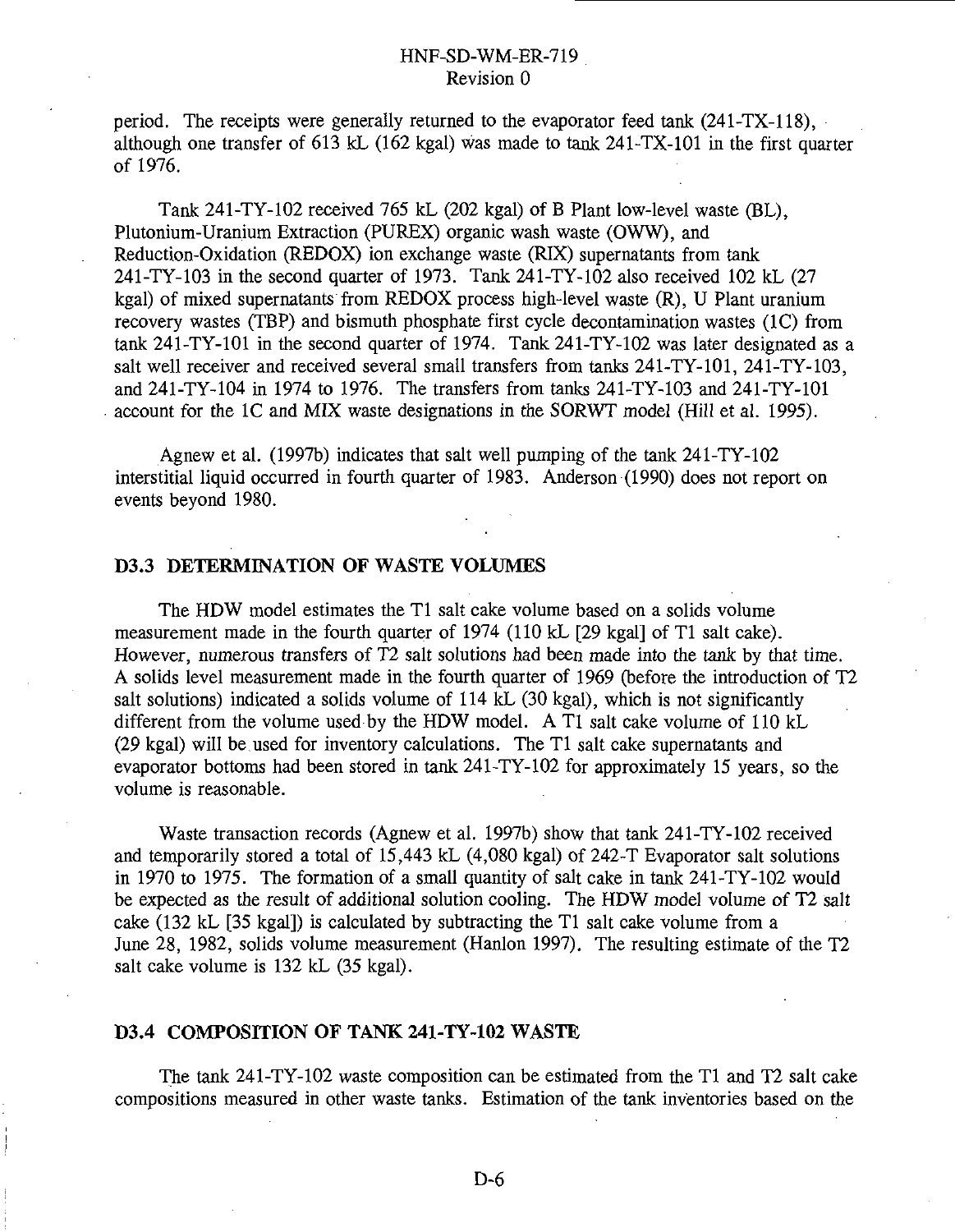Tl and T2 salt cake layers allows a comparison with the inventories calculated directly from the 1985 composite core sample analyses of tank 241-TY-102 (Section D3.5), and provides estimates for analytes that were not included in the core sample analyses.

#### **D3.4.1 Composition of Tl Salt Cake**

Operation of the 242-T Evaporator between 1951 and 1955 resulted in 2,903 kL  $(767 \text{ kga})$  of salt cake, which is contained in 10 underground storage tanks in the T, TX. and TY Tank Farms (Agnew et al. 1997a). The evaporator feeds during this time period consisted largely of 1C and TBP waste supernatants. The HDW model refers to this salt cake as Tl SltCk on a global basis. The HDW model uses this average Tl SltCk composition to calculate the Tl salt cake inventories for individual tanks rather than its SMM because of the lack of detailed evaporator feed composition data. The salt cake produced by the 242-T Evaporator from 1951 through 1955 will be referred to as Tl salt cake, hereafter, in this report. Seventy-nine percent of the Tl salt cake is contained in the TX Tank Farm. With the exception of tank 241-T-109, all tanks containing Tl salt cake also contain other waste types. Five of the tanks containing Tl salt cake have been core or auger sampled (tanks 241-T-108, 241-T-109, 241-TX-116, 241-TY-101, and 241-TY-102).

The auger samples for tanks 241-T-108 and 241-T-109 are recent (1995) and the laboratory analyses of the samples should meet all Tri-Party Agreement requirements. Tank 241-T-108 is expected to contain  $1C/CW$  sludge as well as T1 salt cake (Agnew et al. 1997a); however, the analytical results indicate that the tank 241-T-108 sample retrieved was primarily salt cake as evidenced by the high sodium concentration (223,000  $\mu$ g/g) reported for the composite (Baldwin 1996). Tank 241-T-109 contains only Tl salt cake generated from the 242-T Evaporator concentration of TBP and 1C/CW supernatants. The composition of the tank 241-T-109 salt cake is not typical in that it is primarily sodium phosphate rather than sodium nitrate. The composition reported by the TCRs for tank 241-T-108 (Baldwin) and for tank 241-T-109 (Brown et al. 1996) are included in Table D3-1.

Tl salt cake was deposited in tank 241-TX-116 between 1951 and 1955. The tank 241-TX-116 core sample was taken with the initial prototype of a rotary core sampler in 1976 to 1977 (Allen 1977). Sample recoveries were relatively poor and no material was recovered from several segments. Additionally, analytical methods and quality assurance requirements differed significantly from current practices. The analytical data are provided in a letter report (Horton 1977). Core segments 6, 7, 9, and 10 are expected to be Tl salt cake based on the HDW model layer volumes, and this is confirmed by differences in the core sample results as compared to segments 1 through 4 (T2 salt cake). No material was recovered in segments 5 and 8. The analytical results were corrected to a silicon-free basis since diatomaceous earth (92 percent SiO<sub>2</sub>) was added to tank  $241-TX-116$  in November 1970, (Buckingham and Metz 1974). The analytical results are included in Table D3-1.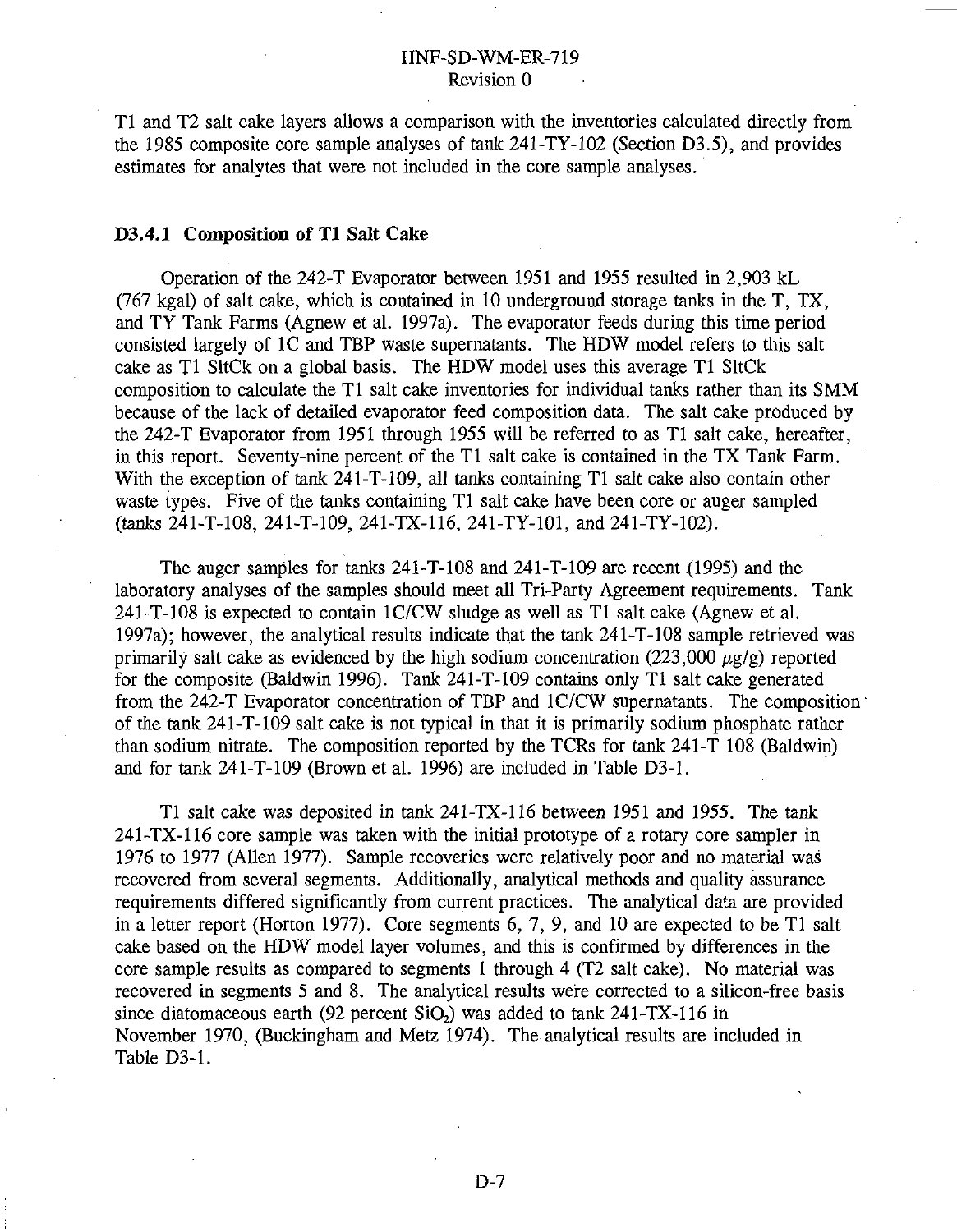| Analyte         | Tank<br>241-T-108<br>$(\mu g/g)^a$ | Tank<br>241-T-109<br>$(\mu g/g)^b$ | Tank<br>241-TX-116<br>$(\mu g/g)^{c,d}$ | Relative<br>std dev<br>of mean <sup>e</sup><br>(%) | Average -<br>predicted<br>T1 salt<br>cake $(\mu g/g)$ | <b>HDW</b><br>model<br>T1 SltCk<br>$(\mu$ g/g) <sup>f</sup> |
|-----------------|------------------------------------|------------------------------------|-----------------------------------------|----------------------------------------------------|-------------------------------------------------------|-------------------------------------------------------------|
| Ag              | < 7.96                             | 18.6                               | <b>NR</b>                               | <b>NA</b>                                          | < 13.3                                                | <b>NR</b>                                                   |
| Al              | 2,290                              | 1,250                              | 1,720                                   | 17.2%                                              | 1,750                                                 | 140                                                         |
| Bi              | 605                                | 170                                | <b>NR</b>                               | 56.1%                                              | 388                                                   | 1,807                                                       |
| Ca              | 177                                | 324                                | <b>NR</b>                               | 29.3%                                              | 251                                                   | 2,117                                                       |
| Cd              | < 7.96                             | $<$ 5                              | NR                                      | <b>NA</b>                                          | $<$ 5 <sup>g</sup>                                    | <b>NR</b>                                                   |
| Cl              | < 905                              | 341                                | <b>NR</b>                               | NA                                                 | 341 <sup>8</sup>                                      | 1,377                                                       |
| CO <sub>3</sub> | <b>NR</b>                          | 10,400                             | 32,800                                  | 67.2%                                              | 21,600                                                | 6,832                                                       |
| Cr              | 19.2                               | 40                                 | 150                                     | 58.3%                                              | 69.9                                                  | 129                                                         |
| $\mathbf F$     | 10,700                             | 13,000                             | 3,140                                   | 33.3%                                              | 8,950                                                 | 948                                                         |
| Fe              | 6,110                              | 5,490                              | 16,000                                  | 37.0%                                              | 9,200                                                 | 4,041                                                       |
| Hg              | <b>NR</b>                          | <b>NR</b>                          | <b>NR</b>                               | NA                                                 | <b>NR</b>                                             | 0.601                                                       |
| K               | < 239                              | < 500                              | <b>NR</b>                               | <b>NA</b>                                          | $<$ 239 $s$                                           | 270                                                         |
| La              | < 39.8                             | $50$                               | <b>NR</b>                               | NA                                                 | $<$ 39.8 $s$                                          | 0                                                           |
| Mn              | 182                                | 1.030                              | <b>NR</b>                               | 70.0%                                              | 606                                                   | $\theta$                                                    |
| Na              | 223,000                            | 181,000                            | 246,600                                 | 8.85%                                              | 216,900                                               | 185,810                                                     |
| Ni              | < 15.9                             | < 20.0                             | <b>NR</b>                               | NA                                                 | < 18.0                                                | 396                                                         |
| NO <sub>2</sub> | 6,210                              | 492                                | 210                                     | 84.8%                                              | 2,300                                                 | 5,526                                                       |
| NO <sub>3</sub> | 392,000                            | 20,800                             | 574,700                                 | 49.5%                                              | 329,200                                               | 333,726                                                     |
| OH              | NR                                 | <b>NR</b>                          | <b>NR</b>                               | <b>NA</b>                                          | <b>NR</b>                                             | 8,933                                                       |
| Pb              | 533                                | 303                                | <b>NR</b>                               | 27.5%                                              | 418                                                   | $\Omega$                                                    |
| P as $PO4$      | 125,000                            | 246,000                            | 13,500                                  | 52.4%                                              | 128,200                                               | 70,614                                                      |
| Si              | 1,500                              | 889                                | <b>NA</b>                               | 25.6%                                              | 1,200                                                 | 287                                                         |
| $S$ as $SO_4$   | 1,110                              | 516                                | 34,200                                  | 93.2%                                              | 11,900                                                | 5,975                                                       |
| Sr              | 21.6                               | < 10                               | <b>NR</b>                               | <b>NA</b>                                          | < 15.8                                                | $\mathbf 0$                                                 |
| <b>TOC</b>      | <b>NR</b>                          | NR                                 | <b>NR</b>                               | <b>NA</b>                                          | <b>NR</b>                                             | 1.34 E-04<br>$(wt\%)$                                       |
| U               | 1,130                              | < 500                              | 0.0052                                  | NA                                                 | < 543                                                 | 9,724                                                       |
| Zr              | 10.9                               | 12.2                               | NR.                                     | 5.63%                                              | 11.6                                                  | 19.2                                                        |

Table D3-1. Composition of Tl Salt Cakes. (2 Sheets)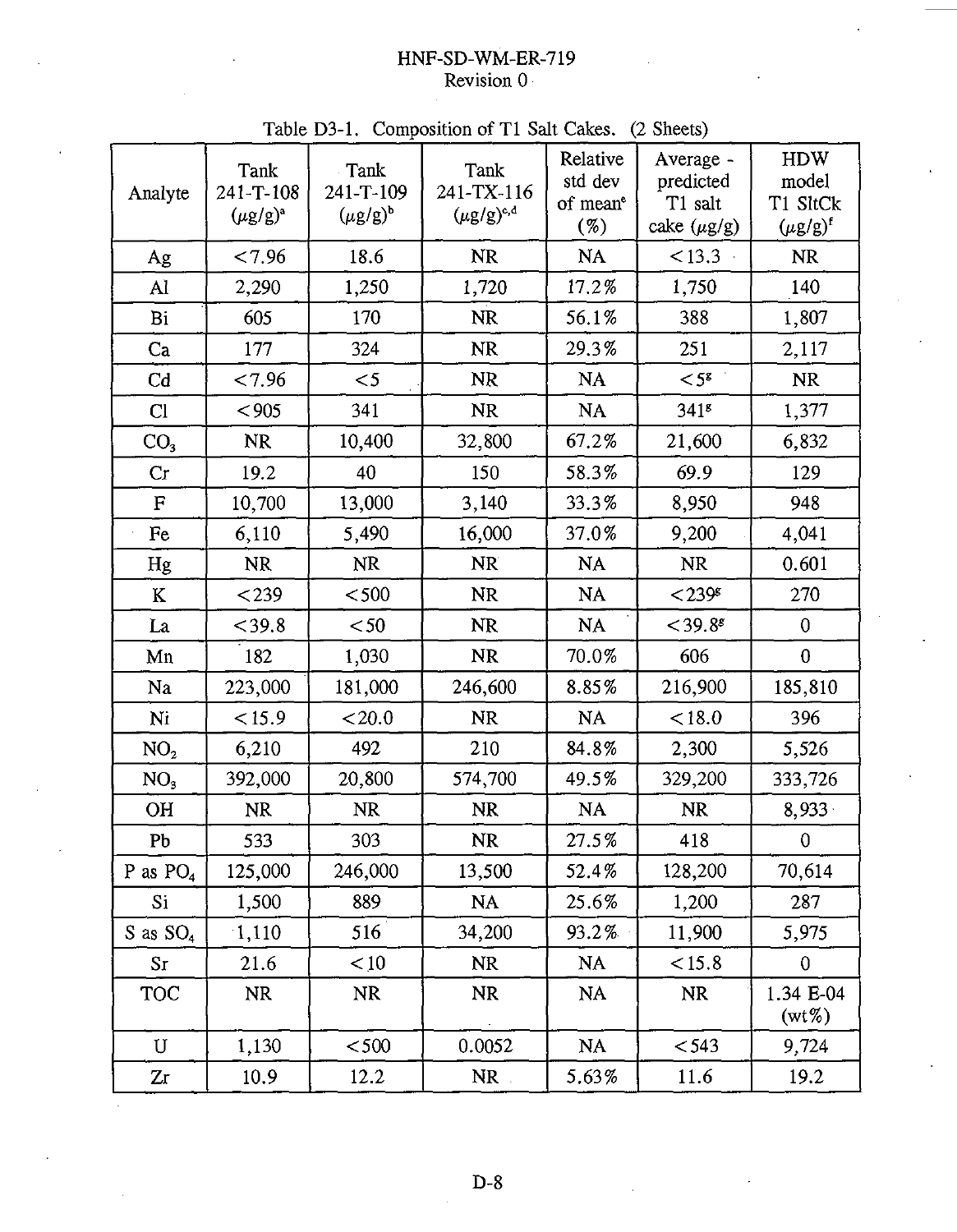| Radio-<br>nuclide <sup>h</sup> | Tank<br>241-T-108<br>$(\mu Ci/g)$ | Tank<br>241-T-109<br>$(\mu Ci/g)$ | Tank<br>241-TX-116<br>$(\mu Ci/g)^a$ | Relative<br>std dev<br>of mean<br>(%) | Average -<br>predicted<br>T1 salt<br>cake<br>$(\mu Ci/g)$ | <b>HDW</b><br>model<br>T1 SltCk<br>$(\mu\mathrm{Ci/g})$ |  |  |  |
|--------------------------------|-----------------------------------|-----------------------------------|--------------------------------------|---------------------------------------|-----------------------------------------------------------|---------------------------------------------------------|--|--|--|
| $^{241}Am$                     | < 0.123                           | <b>NR</b>                         | NR.                                  | NA                                    | < 0.123                                                   | 4.67 E-04                                               |  |  |  |
| ${}^{60}Co$                    | < 0.0162                          | NR.                               | <b>NR</b>                            | NA                                    | < 0.0162                                                  | 5.77 E-05                                               |  |  |  |
| 134Cs                          | <b>NR</b>                         | <b>NR</b>                         | 0.0080                               | NA                                    | 0.0080                                                    | 2.43 E-06                                               |  |  |  |
| 137Cs                          | 2.00                              | <b>NR</b>                         | 3.2                                  | 40.7%                                 | 2.6                                                       | 34.4                                                    |  |  |  |
| $154$ Eu                       | < 0.0514                          | <b>NR</b>                         | <b>NR</b>                            | NA                                    | < 0.0514                                                  | 0.00103                                                 |  |  |  |
| 155Eu                          | < 0.0503                          | <b>NR</b>                         | <b>NR</b>                            | NA                                    | < 0.0503                                                  | 0.00496                                                 |  |  |  |
| Density<br>(g/mL)              | $2.35^{i}$                        | $1.55^{j}$                        | <b>NR</b>                            | NA                                    | $1.7^{i}$                                                 | 1.74                                                    |  |  |  |
| % H <sub>2</sub> O             | 19.5%                             | 47.70%                            | <b>NR</b>                            | <b>NA</b>                             | 33.6%                                                     | 37.7%                                                   |  |  |  |

Table D3-1. Composition of Tl Salt Cakes. (2 Sheets)

 $HDW =$  Hanford Defined Waste

 $NR = Not$  reported

 $NA = Not applicable$ 

 $^*$  Baldwin (1996)

b Brown et al. (1996)

c Horton (1977)

<sup>d</sup> Silicon-free basis due to the addition of diatomaceous earth to tank 241-TX-116

e Calculated from the mean analyte concentrations for the three tanks.

f Agnew et al. (1997a)

<sup>8</sup> Since these analytes were not expected in this waste, the lower less than value was used instead of an average.

<sup>h</sup> All radionuclide concentrations are decayed to January 1, 1994

' The laboratory analysis for the tank 241-T-108 was a particle density measurement, rather than a bulk density. Therefore, the predicted density was arbitrarily set to 1.7 g/mL to avoid over-reporting of the waste components.

<sup>j</sup> The density reported by the 241-T-109 TCR (Brown et al. 1996) was not actually measured, but based on a HDW model Revision 3 estimate.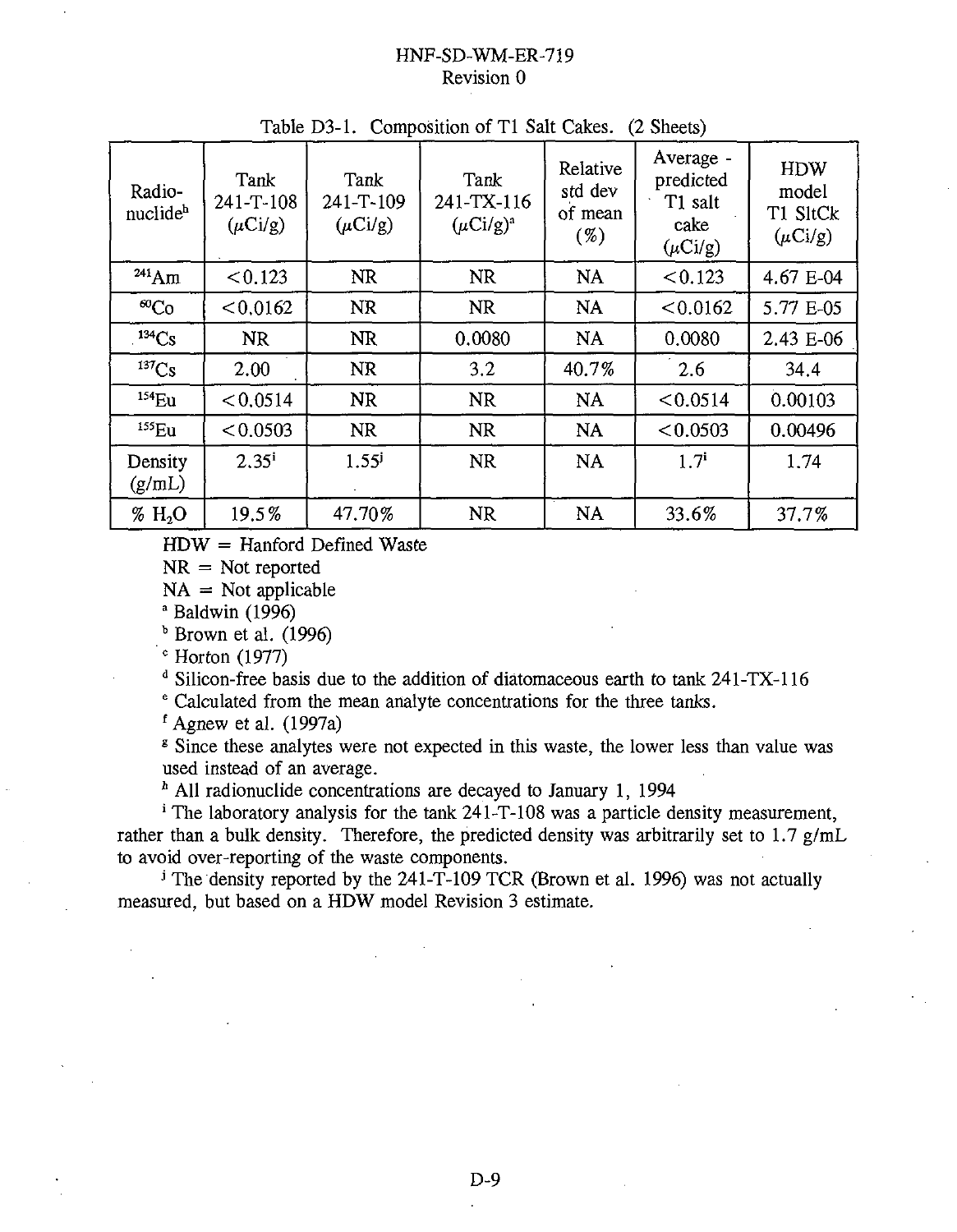Tanks 241-TY-101 and 241-TY-102 were core sampled in 1985. As with the tank 241-TX-116 core sample, the analytical methods and quality assurance differed from current practices. Tank 241-TY-101 contains ferrocyanide scavenging wastes as well as salt cake. The relatively low sodium concentration reported for the composite (121,000  $\mu$ g/g, Weiss and Mauss 1987b) indicates that the sample was primarily sludge and that the data are not appropriate examples of Tl salt cake. The sodium concentrations in salt cakes are typically near 200,000  $\mu$ g/g (see Table D3-1). Tank 241-TY-102 contains both T1 and T2 salt cakes (about 45 percent Tl salt cake). Since only composite analyses were performed, the results can not be used as an example of Tl salt cake. The 1985 core sample data for tank 241-TY-102 will be used to calculate the overall tank chemical and radionuclide inventories (see Section D3.5).

The phosphate concentration for tank 241-TY-102 is relatively low (29.000  $\mu$ g/g, Weiss and Mauss 1987a), indicating that the phosphate concentration of the Tl salt cake added to tank 241-TY-102 could not have been comparable to concentrations measured for tanks 241-T-108 and 241-T-109 (125,000 and 246,000  $\mu$ g/g, respectively, Table D3-1). Phosphate concentrations exceeding 100,000  $\mu$ g/g are not necessarily typical of Tl salt cakes based on the analytical results for tanks 241-TY-102 and 241-TX-116. The reason for this wide variation in phosphate concentration is not known, but supernatants recycled from salt receiving tanks to the 242-T Evaporator might have been depleted in phosphate, and consequently the salt cakes formed from recycled supernatants would have a lower phosphate concentration.

The mean analytical data for tanks 241-T-108, 241-T-109, and 241-TX-116 are tabulated in Table D3-1. The relative standard deviation of the mean for all components except sodium and zirconium are extremely high, indicating that the composition of the waste type is extremely variable. The reason for the salt cake composition variability is not known, but the variations may be caused by differences in the fraction of 1C and TBP waste supernatants included in the evaporator feed and the recycle of salt cake supernatants. Any model which assumes that Tl salt cake has a relatively consistent composition, including the prediction in Table D3-1 or the HDW model (Agnew et al. 1997a), will have very limited usefulness in predicting the inventory of a tank containing Tl salt cake. The composition predicted by the HDW model for the global composition of Tl salt cake is included in Table D3-1 for comparison. With the exception of sodium and nitrate, the predicted Tl salt cake composition differs significantly from the HDW model Tl SltCk concentrations for most chemical analytes. The predicted Tl salt cake concentrations used to estimate the tank 241-TY-102 inventory for this evaluation will be based on the average of the concentrations in tanks 241-T-108, 241-T-109, and 241-TX-116.

The density reported for tank 241-T-108 is relatively high and reflects a particle density measurement, rather than a bulk density. The density of the predicted Tl salt cake was arbitrarily set to 1.7  $g/mL$  to avoid over-reporting of the waste components. T1 salt cake constitutes at roughly 45 vol% of the tank inventory, so the impact of the tank 241-T-108 high waste density could not be ignored. The selected value is in good agreement with the HDW model prediction for Tl salt cake.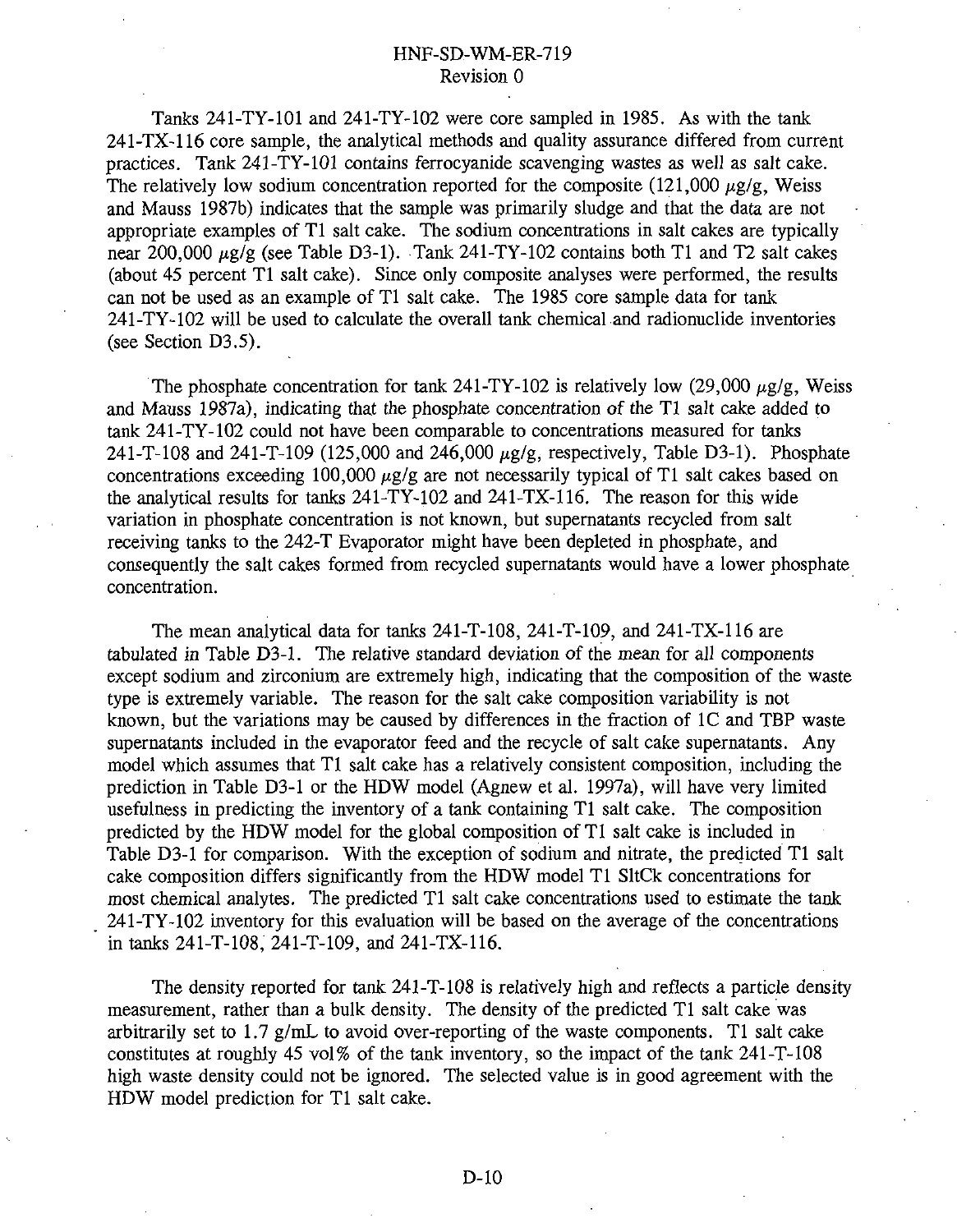#### **D3.4.2 Composition of T2 Salt Cake**

Post-1965 operation of the 242-T Evaporator resulted in 22,672 kL (5,990 kgal) of salt cake that is contained in 26 underground storage tanks in the S, SX, U, T, TX, and TY Tank Farms (Agnew et al. 1997a). The HDW model refers to this salt cake as T2 SltCk on a global basis or as SMMT2 when calculated by the SMM for an individual tank. The salt cake produced by the 242-T Evaporator from 1965 to 1976 will be referred to as T2 salt cake, hereafter, in this report. Ninety one percent of the T2 salt cake is contained in the TX Tank Farm. All tanks containing T2 salt cake also contain other waste types.

Eight tanks containing T2 salt cake have been core sampled (tanks 241-S-107, 241-U-102, 241-U-105, 241-U-107, 241-TX-107, 241-TX-116, 241-TY-102, and 241-TY-103). Only three of these tanks (241-U-102, 241-U-105 and 241-TX-116) have analytical data available at the core segment level and T2 salt cake layers large enough to differentiate it from other waste layers in the core sample data.

T2 salt cake was formed in tanks 241-U-102 and 241-U-105 from 1975 through 1976 (Agnew et al. 1997b). Core sampling of tanks 241-U-102 and 241-U-105 was performed in early 1996. Based on the HDW model, segments 4, 5, and 6 for the two cores from tank 241-U-102 and segment 8 of two cores from tank 241-U-105 are expected to be representative of the T2 salt cake waste type.' An independent determination of these levels is not possible because of a lack of solids volume measurements in this time period. Furthermore, a significant composition change between the expected S2 salt cake and T2 salt cake layers can not be seen in the core sample data. The recent analytical data should meet all Tri-Party Agreement requirements. Descriptions of the core sampling events and analytical data for tanks 241-U-102 and 241-U-105 are available in the respective TCRs (Hu et al. 1997 and Brown and Franklin 1996).

T2 salt cake was deposited in tank 241-TX-116 between 1966 and 1971. The tank 241-TX-116 core sample was taken with the initial prototype of a rotary core sampler from 1976 to 1977 (Allen 1977). Sample recoveries were relatively poor. Additionally, analytical methods and quality assurance differed significantly from current practices. However, this sample event provides the only composition data for early production of the T2 salt cake waste type. Inclusion of an early T2 salt cake type is important since 242-T Evaporator feeds and operating practices changed over time.

The analytical data for tank 241-TX-116 are provided in a letter report (Horton 1977). Core segments 1 through 4 are expected to be representative T2 salt cake from the HDW model, and this is confirmed by vertical differences in the core sample results. It was necessary to correct the analytical results to a silicon-free basis because diatomaceous earth (92 percent  $SiO<sub>2</sub>$ ) was added to tank 241-TX-116 in November of 1970 (Buckingham and Metz 1974). The diatomaceous earth had migrated into the top four core segments (approximately 203 cm [80 inches]) of the salt cake.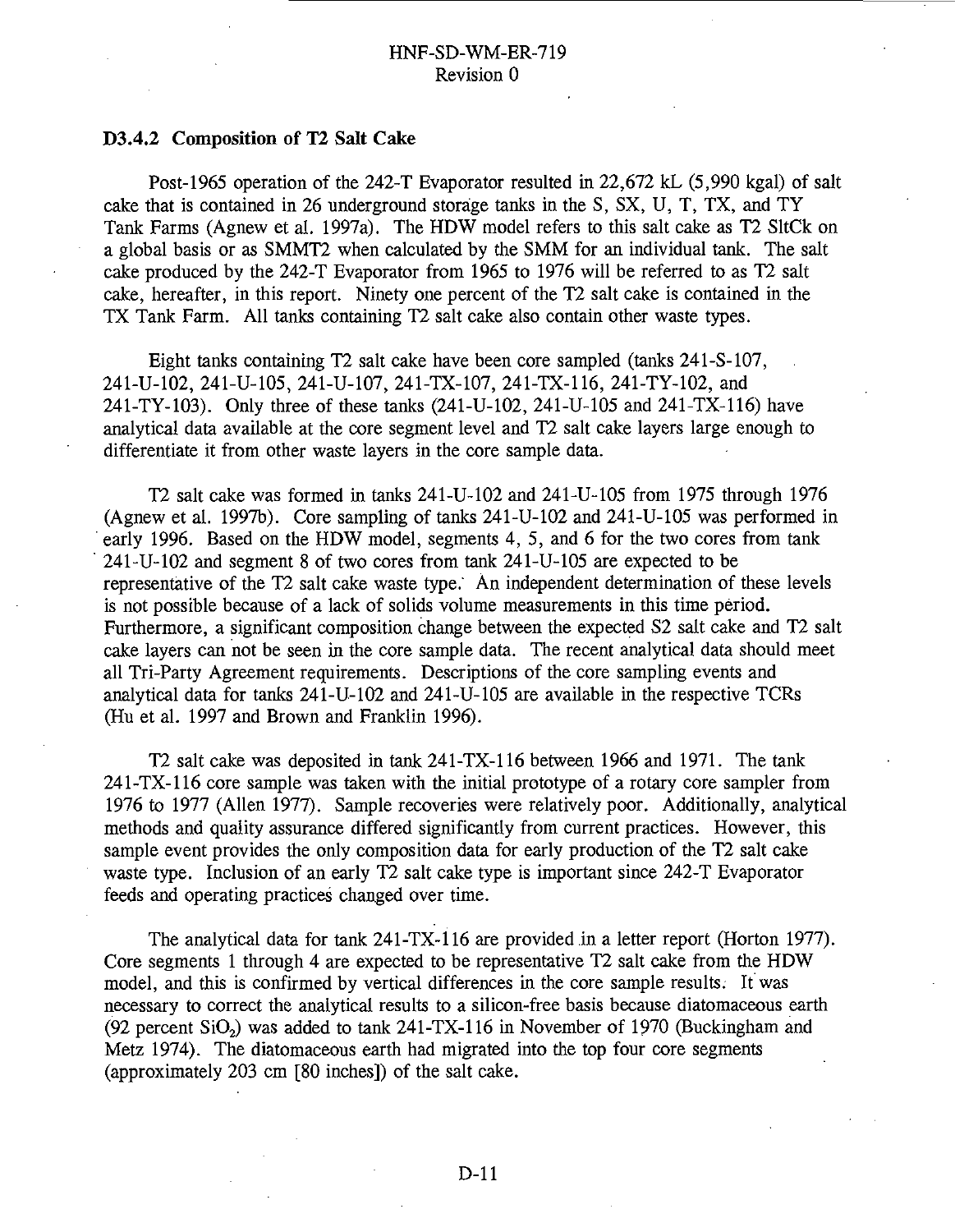The composition data for tanks 241-U-102, 241-U-105, and 241-TX-116 are summarized in Table D3-2. The analytical results for tanks 241-U-102 and 241-U-105 are mass-weighted averages based on the mass of the partial core segment corresponding to each analytical result. Mass-weighted averages, rather than simple arithmetic averages, were calculated because the core segments were not of equal length and the mass of the partial core segments analyzed varied from approximately 30 g to 250 g. Similarly, a mass-weighted average was created for the combination of the T2 salt cake in the two U Farm tanks (81.5% tank 241-U-102 and 18.5 % tank 241-U-105). The analytical results for tank 241-TX-116 core segments were simply averaged since the core segments were of equal length. The T2 salt cake prediction is the arithmetic average of the U Tank Farm and tank 241-TX-116 concentrations. The data for tank 241-TX-116 were intentionally given more emphasis (50 percent of the predicted concentration) in the generalized T2 salt cake prediction as it represents an operating period that is more applicable to the TX Tank Farm. The global HDW model composition for T2 salt cake  $(T2 S)$  included in the Table D3-2 for comparison.

The use of the composition data from tanks 241-U-102, 241-U-105, and 241-TX-116 to represent the composition of other T2 salt cakes should be viewed only as an approximation. None of these three tanks had undergone salt well pumping at the time of the respective core samples. In the case of tank 241-TY-102, these data are being applied to a salt cake which has been salt well pumped and has collapsed to a reduced volume as the result of the removal of interstitial liquid. Additionally, the T2 salt cake projected by the HDW model in tanks 241-U-102 and 241-U-105 could be erroneous if the transfers were TX Tank Farm supernatants (i.e., saturated salt solutions that had already cooled and would not form significantly more salt cake) rather than evaporator bottoms.

| Analyte         | 241-U-102<br>T2 salt cake<br>wt. avg. <sup>a,d</sup><br>$(\mu g/g)$ | 241-U-105<br>T <sub>2</sub> salt cake<br>wt. avg. <sup>a,e</sup><br>$(\mu g/g)$ | U tank farm<br>T <sub>2</sub> salt cake<br>wt. avg. <sup>a</sup><br>$(\mu g/g)$ | 241-TX-116<br>T <sub>2</sub> salt cake<br>mean <sup>b,f</sup><br>$(\mu g/g)$ | T <sub>2</sub> salt<br>cake<br>prediction <sup>s</sup><br>$(\mu g/g)$ | <b>HDW</b><br>T <sub>2</sub><br>$S$ lt $Ckh$<br>$(\mu g/g)$ |
|-----------------|---------------------------------------------------------------------|---------------------------------------------------------------------------------|---------------------------------------------------------------------------------|------------------------------------------------------------------------------|-----------------------------------------------------------------------|-------------------------------------------------------------|
| Ag              | 11.6                                                                | 19.7                                                                            | 13.1                                                                            | NR.                                                                          | 13.1                                                                  | <b>NR</b>                                                   |
| Al              | 18,000                                                              | 12,900                                                                          | 17,100                                                                          | 38,000                                                                       | 27,500                                                                | 17,912                                                      |
| Bi              | < 70.5                                                              | < 47.2                                                                          | <66.2                                                                           | <b>NR</b>                                                                    | <66.2                                                                 | 221                                                         |
| Ca              | 308                                                                 | 253                                                                             | 298                                                                             | NR.                                                                          | 298                                                                   | 1,462                                                       |
| Cd              | 5.94                                                                | 12.8                                                                            | 7.21                                                                            | NR.                                                                          | 7.21                                                                  | NR.                                                         |
| Cl              | 5,100                                                               | 5,790                                                                           | 5,230                                                                           | NR.                                                                          | 5.230                                                                 | 3,328                                                       |
| CO <sub>3</sub> | 53,500                                                              | 36,500                                                                          | 50,300                                                                          | 58,000                                                                       | 54,200                                                                | 17,093                                                      |
| $C_{r}$         | 2,310                                                               | 2,100                                                                           | 2,270                                                                           | 353                                                                          | 1.310                                                                 | 4260                                                        |
| $\mathbf F$     | < 125                                                               | 1.110                                                                           | $307$                                                                           | 3,540                                                                        | < 1.920                                                               | 931                                                         |

Table D3-2. Composition of T2 Salt Cakes. (3 Sheets)

D-12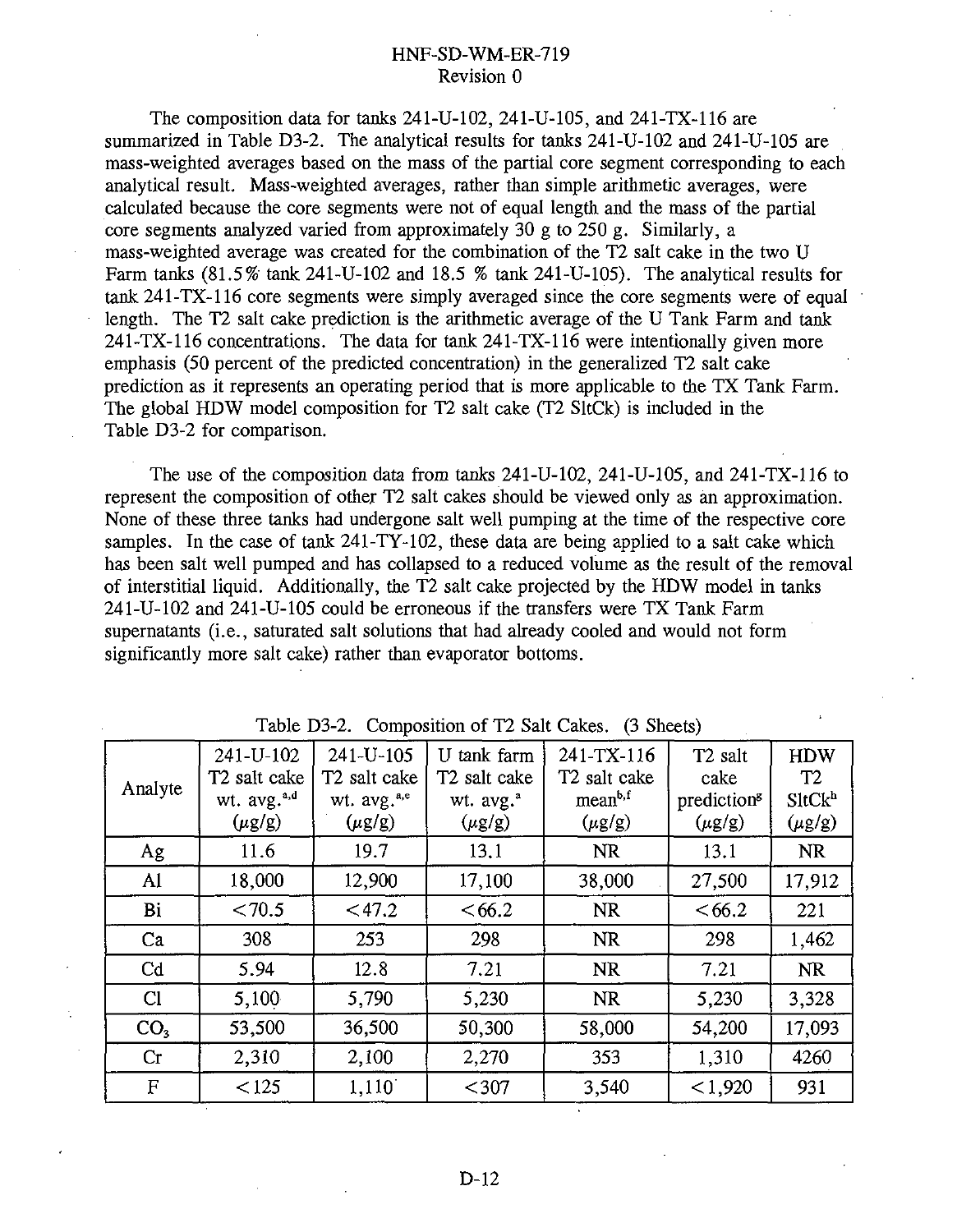| ravio Do-L.<br>Composition of 12 bail Carlos.<br>$\omega$ butches |                                                                                |                                                                                |                                                                              |                                                                 |                                                           |                                                       |  |  |
|-------------------------------------------------------------------|--------------------------------------------------------------------------------|--------------------------------------------------------------------------------|------------------------------------------------------------------------------|-----------------------------------------------------------------|-----------------------------------------------------------|-------------------------------------------------------|--|--|
| Analyte                                                           | 241-U-102<br>T2 salt cake                                                      | 241-U-105<br>T2 salt cake                                                      | U tank farm<br>T2 salt cake                                                  | 241-TX-116<br>T2 salt cake                                      | T <sub>2</sub> salt<br>cake                               | <b>HDW</b><br>T <sub>2</sub>                          |  |  |
|                                                                   | wt. avg. <sup>a,d</sup>                                                        | wt. avg. <sup>a,e</sup>                                                        | mean <sup>b,f</sup><br>wt. avg. <sup>a</sup>                                 |                                                                 | prediction <sup>8</sup>                                   | SltCk <sup>h</sup>                                    |  |  |
|                                                                   | $(\mu g/g)$                                                                    | $(\mu g/g)$                                                                    | $(\mu g/g)$                                                                  | $(\mu g/g)$                                                     | $(\mu g/g)$                                               | $(\mu g/g)$                                           |  |  |
| Fe                                                                | 391                                                                            | 2,270                                                                          | 737                                                                          | 23,900                                                          | 12,300                                                    | 621                                                   |  |  |
| Hg                                                                | <b>NR</b>                                                                      | <b>NR</b>                                                                      | <b>NA</b>                                                                    | ŃR                                                              | <b>NA</b>                                                 | 1.13                                                  |  |  |
| $\mathbf K$                                                       | 1750                                                                           | 1,470                                                                          | 1,700                                                                        | <b>NR</b>                                                       | 1,700                                                     | 1061                                                  |  |  |
| La                                                                | < 35.2                                                                         | 29.7                                                                           | < 34.2                                                                       | <b>NR</b>                                                       | < 34.2                                                    | 0.0001                                                |  |  |
| Mņ                                                                | 123                                                                            | 743                                                                            | 237                                                                          | <b>NR</b>                                                       | 237                                                       | 160                                                   |  |  |
| Na                                                                | 262,600                                                                        | 220,500                                                                        | 254,800                                                                      | 166,700                                                         | 210,800                                                   | 192,764                                               |  |  |
| Ni                                                                | 91.5                                                                           | 89.5                                                                           | 91.1                                                                         | <b>NR</b>                                                       | 91.1                                                      | 406                                                   |  |  |
| NO <sub>2</sub>                                                   | 56,700                                                                         | 40,100                                                                         | 53,600                                                                       | 7,840                                                           | 30,700                                                    | 46,096                                                |  |  |
| NO <sub>3</sub>                                                   | 284,700                                                                        | 395,700                                                                        | 305,200                                                                      | 308,700                                                         | 306,950                                                   | 268,197                                               |  |  |
| OH                                                                | NR                                                                             | <b>NR</b>                                                                      | NA                                                                           | 32,900                                                          | 32,900                                                    | 68,079                                                |  |  |
| Pb                                                                | < 119                                                                          | 214                                                                            | < 136                                                                        | <b>NR</b>                                                       | < 136                                                     | 110                                                   |  |  |
| P as $PO4$                                                        | 5,050                                                                          | 14,100                                                                         | 6.720                                                                        | 8,620                                                           | 7,670                                                     | 7,708                                                 |  |  |
| Si                                                                | 152                                                                            | 232                                                                            | 167                                                                          | <b>NA</b>                                                       | 167                                                       | 1,818                                                 |  |  |
| $S$ as $SO4$                                                      | 17,900                                                                         | 8,350                                                                          | 16,200                                                                       | 16,400                                                          | 16,300                                                    | 13,823                                                |  |  |
| Sr                                                                | < 7.04                                                                         | < 4.72                                                                         | < 6.61                                                                       | <b>NR</b>                                                       | < 6.61                                                    | $\Omega$                                              |  |  |
| <b>TOC</b>                                                        | 8,810                                                                          | 11,000                                                                         | 9,210                                                                        | <b>NR</b>                                                       | 9,210                                                     | 0.519<br>$(wt\%)$                                     |  |  |
| U                                                                 | < 353                                                                          | 545                                                                            | < 388                                                                        | <b>NR</b>                                                       | < 388                                                     | 2,174                                                 |  |  |
| Zr                                                                | 10.8                                                                           | 45.4                                                                           | 17.2                                                                         | <b>NR</b>                                                       | 17.2                                                      | 14.7                                                  |  |  |
| Radio-<br>nuclide <sup>c</sup>                                    | 241-U-102<br>T <sub>2</sub> salt cake<br>wt. avg. <sup>a</sup><br>$(\mu Ci/g)$ | 241-U-105<br>T <sub>2</sub> salt cake<br>wt. avg. <sup>a</sup><br>$(\mu Ci/g)$ | U tank farm<br>T2 salt cake<br>wt. avg. <sup>a</sup><br>$(\mu\mathrm{Ci/g})$ | 241-TX-116<br>T2 salt cake<br>mean <sup>b</sup><br>$(\mu Ci/g)$ | T <sub>2</sub> salt<br>cake<br>prediction<br>$(\mu Ci/g)$ | <b>HDW</b><br>T <sub>2</sub><br>SltCk<br>$(\mu Ci/g)$ |  |  |
| $^{241}Am$                                                        | $<$ 37.0                                                                       | < 0.95                                                                         | < 30.3                                                                       | <b>NR</b>                                                       | < 30.3                                                    | 0.0285                                                |  |  |
| $\overline{^{60}Co}$                                              | < 0.155                                                                        | 0.086                                                                          | < 0.142                                                                      | NR.                                                             | < 0.142                                                   | 0.027                                                 |  |  |
| 134Cs                                                             | <b>NR</b>                                                                      | <b>NR</b>                                                                      | $\rm NA$                                                                     | 9.64 E-04                                                       | 9.64 E-04                                                 | 0.0016                                                |  |  |
| 137Cs                                                             | 197                                                                            | 145                                                                            | 188                                                                          | 34.8                                                            | 111                                                       | 163                                                   |  |  |
| $154$ Eu                                                          | < 0.475                                                                        | 0.61                                                                           | < 0.499                                                                      | <b>NR</b>                                                       | < 0.499                                                   | 0.431                                                 |  |  |
| $^{155}$ Eu                                                       | < 1.10                                                                         | 0.82                                                                           | < 1.05                                                                       | $\rm NR$                                                        | < 1.05                                                    | 0.185                                                 |  |  |

Table D3-2. Composition of T2 Salt Cakes. (3 Sheets)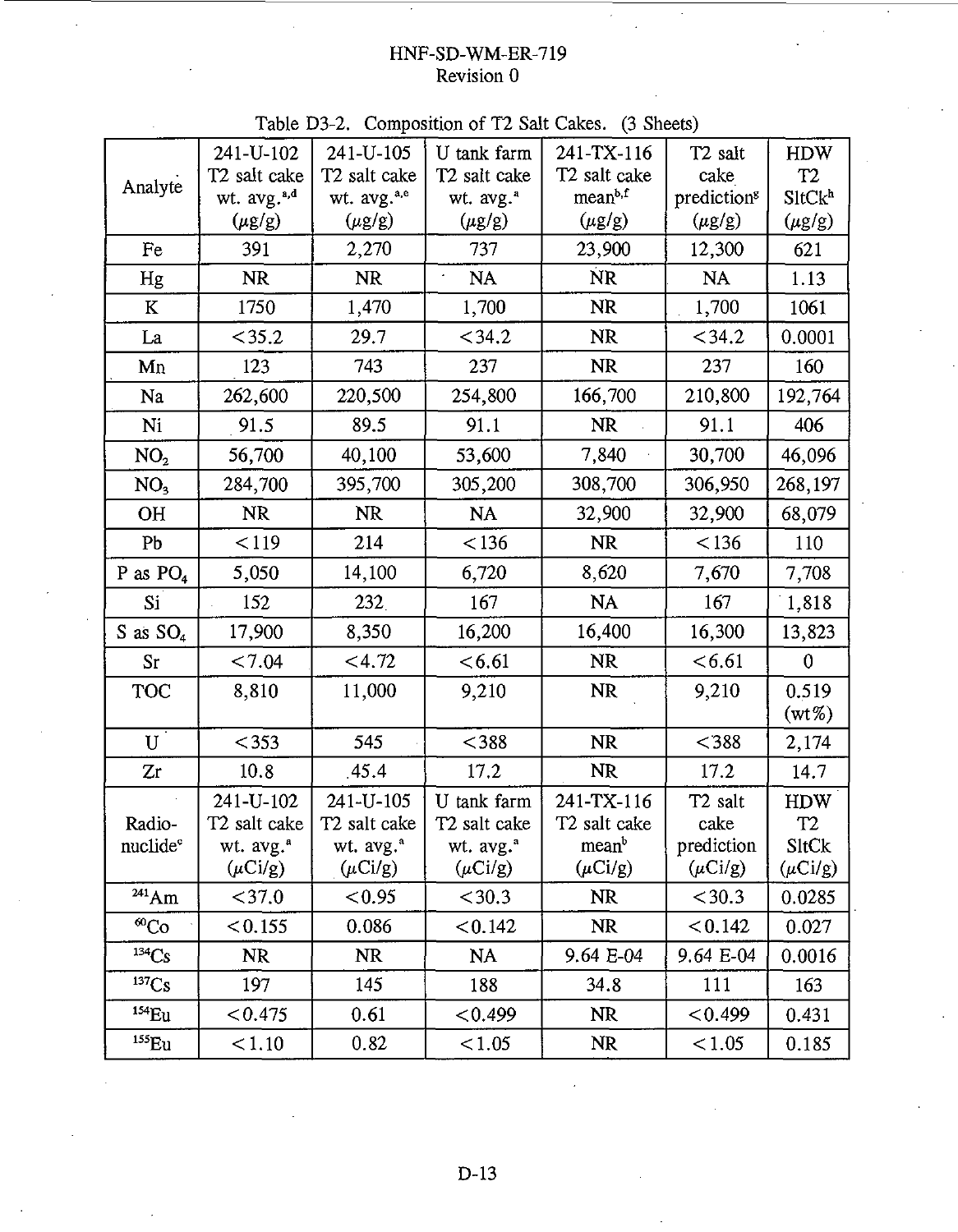|                      | 241-U-102             | 241-U-105                                           | U tank farm              | 241-TX-116               | T <sub>2</sub> salt | <b>HDW</b>   |
|----------------------|-----------------------|-----------------------------------------------------|--------------------------|--------------------------|---------------------|--------------|
| Radio-               |                       | T <sub>2</sub> salt cake   T <sub>2</sub> salt cake | T <sub>2</sub> salt cake | T <sub>2</sub> salt cake | cake                | T2           |
| nuclide <sup>e</sup> | wt. avg. <sup>a</sup> | wt. avg. <sup>a</sup>                               | wt. avg. <sup>a</sup>    | mean <sup>b</sup>        | prediction          | SltCk        |
|                      | $(\mu Ci/g)$          | $(\mu\mathrm{Ci/g})$                                | $(\mu Ci/g)$             | $(\mu Ci/g)$             | $(\mu Ci/g)$        | $(\mu Ci/g)$ |
| Density              | 1.66                  | 1.73                                                | 1.70                     | NR                       | 1.70                | 1.63         |
| (g/mL)               |                       |                                                     |                          |                          |                     |              |

Table D3-2. Composition of T2 Salt Cakes. (3 Sheets)

 $HDW =$  Hanford Defined Waste

 $NA = Not applicable$ 

 $NR = Not$  reported

\* Weighted average based on the mass of each partial core segment analyzed.

<sup>b</sup> Silicon-free basis due to the addition of diatomaceous earth to tank 241-TX-116.

c Decayed to January 1, 1994.

d Hu et al. (1977)

*\** Brown and Franklin (1996)

f Horton (1977)

8 Average of U tank farm and tank 241-TX-l 16 data

h Agnew et al. (1997a)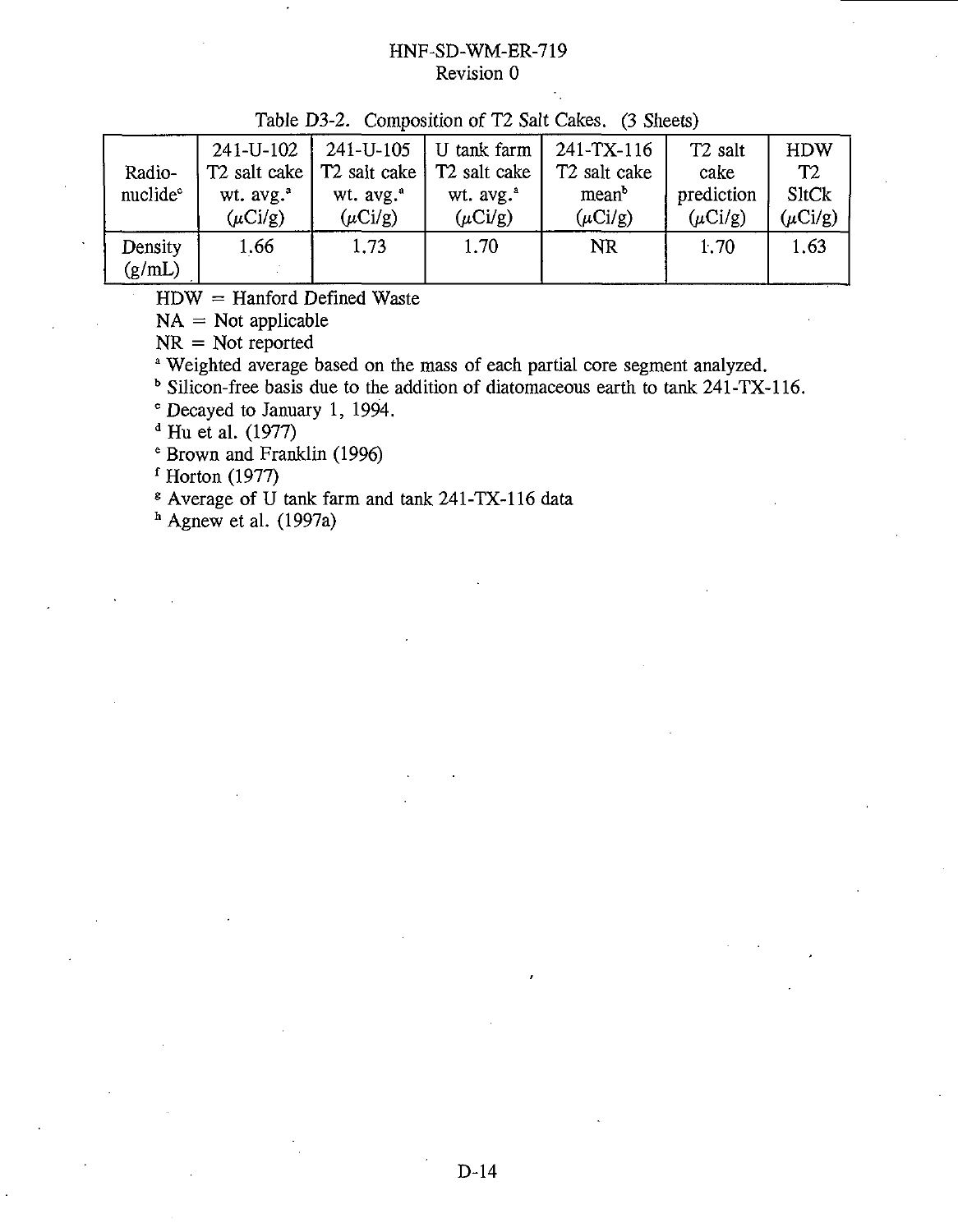## **D3.4.3 Tank 241-TY-102 Inventory Based on Tl and T2 Salt Cake Compositions**

The chemical and radionuclide inventory of tank 241-TY-102 can be estimated from the Tl salt cake, and T2 salt cake volumes (110 kL [29 kgal], and 132 kL [35 kgal], respectively), density (1.7 g/mL) and the average of chemical/radionuclide concentrations calculated for the 242-T Evaporator salt cake wastes that have been analyzed. The resulting chemical and radionuclide inventories are provided in Table D3-3.

| Analyte         | T1 Salt<br>cake layer <sup>a</sup><br>(kg) | T <sub>2</sub> Salt<br>cake layer <sup>b</sup><br>(kg) | Predicted 241-TY-102<br>inventory<br>(kg) |
|-----------------|--------------------------------------------|--------------------------------------------------------|-------------------------------------------|
| Ag              | < 2.48                                     | 2.95                                                   | < 5.43                                    |
| Al              | 327                                        | 6,200                                                  | 6,530                                     |
| Bi              | 72.3                                       | < 14.9                                                 | < 87.2                                    |
| Ca              | 46.7                                       | 67.0                                                   | 114                                       |
| Cd              | < 0.933                                    | 1.62                                                   | < 2.56                                    |
| Cl              | 63.6                                       | 1,180                                                  | 1,240                                     |
| CO <sub>3</sub> | 4,030                                      | 12,200                                                 | 16,200                                    |
| Cr              | 13.0                                       | 296                                                    | 309                                       |
| F               | 1,670                                      | 433                                                    | 2,100                                     |
| Fe              | 1,720                                      | 2,780                                                  | 4,490                                     |
| K               | < 44.6                                     | 382                                                    | < 427                                     |
| La              | < 7.43                                     | < 7.70                                                 | < 15.1                                    |
| Mn              | 113                                        | 53.4                                                   | 167                                       |
| Na              | 40,500                                     | 47,500                                                 | 87,900                                    |
| Ni              | < 3.35                                     | 20.5                                                   | < 23.9                                    |
| NO <sub>2</sub> | 430                                        | 6,920                                                  | 7,350                                     |
| NO <sub>3</sub> | 61,400                                     | 69,100                                                 | 131,000                                   |
| OH              | 1,200                                      | 7,400                                                  | 8,600                                     |
| Pb              | 78.0                                       | < 30.7                                                 | < 109                                     |
| PO <sub>4</sub> | 23,900                                     | 1,730                                                  | 25,600                                    |
| Si              | 223                                        | 37.6                                                   | 261                                       |
| $SO_4$          | 2,230                                      | 3,670                                                  | 5,900                                     |

Table D3-3. Predicted Tank 241-TY-102 Inventory Based on Salt Cake Layers. (2 Sheets)

D-15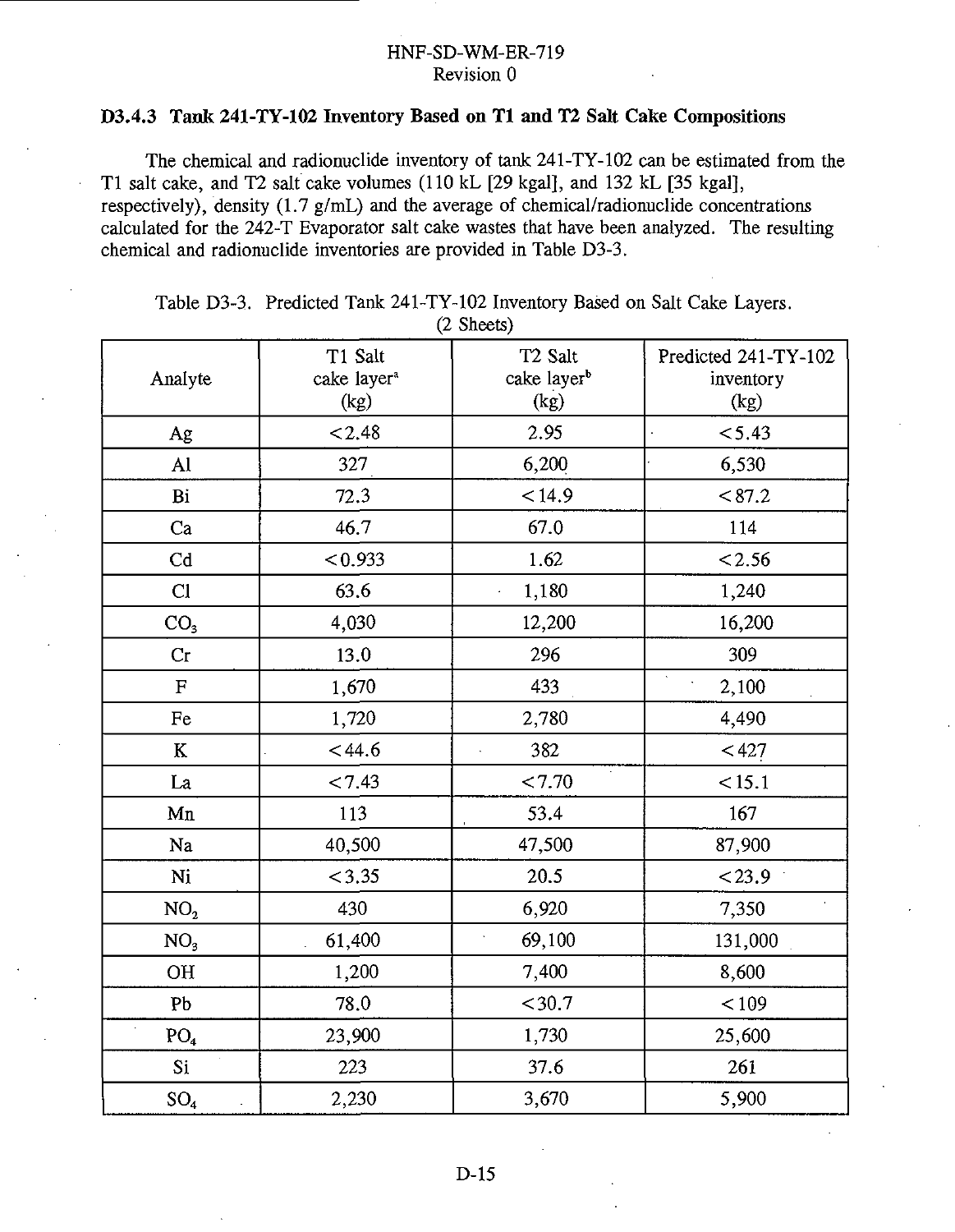| Analyte                    | T1 Salt<br>cake layer <sup>a</sup><br>(kg)   | T <sub>2</sub> Salt<br>cake layer <sup>b</sup><br>(kg) | Predicted 241-TY-102<br>inventory<br>(kg)    |
|----------------------------|----------------------------------------------|--------------------------------------------------------|----------------------------------------------|
| Sr                         | < 2.95                                       | < 1.49                                                 | $<$ 4.44                                     |
| <b>TOC</b>                 | <b>NR</b>                                    | 2,070                                                  | 2,070                                        |
| U                          | < 101                                        | < 87.4                                                 | < 189                                        |
| Zr                         | 2.16                                         | 3.87                                                   | 6.03                                         |
| Radionuclides <sup>e</sup> | T1 Salt<br>cake layer <sup>a</sup> .<br>(Ci) | T <sub>2</sub> Salt<br>cake layer <sup>b</sup><br>(Ci) | Predicted<br>$241$ -TY-102 inventory<br>(Ci) |
| $^{241}Am$                 | < 23.0                                       | <6,830                                                 | < 6,850                                      |
| $^{60}Co$                  | < 3.02                                       | $\leq 32.0$                                            | < 35.0                                       |
| 134Cs                      | 1.50                                         | 0.217                                                  | 1.72                                         |
| 137Cs                      | 491                                          | 25,000                                                 | 25,500                                       |
| $154$ Eu                   | < 9.59                                       | < 112                                                  | < 122                                        |
| $155$ Eu                   | < 9.39                                       | < 235                                                  | < 245                                        |
| Density                    | $1.7$ g/mL                                   | $1.7$ g/mL                                             | $1.7$ g/mL                                   |

Table D3-3. Predicted Tank 241-TY- 102 Inventory Based on Salt Cake Layers. (2 Sheets)

\* Based on the Tl salt cake prediction in Table D3-1

b Based on the T2 salt cake prediction in Table D3-2

0 Radionuclides decayed to January 1, 1994.

## **D3.5 COMPOSITION OF TANK 241-TY-102 BASED ON 1985 CORE SAMPLE**

A core sample was obtained from tank 241-TY-102 in September 1985 (Weiss and Mauss 1987a). The core consisted of two segments, with a reported average sample recovery of 78 percent as compared to the anticipated sample volumes. The analytical results for the core composite are provided in Table D3-4. The analytical methods and quality assurance differed significantly from current practices, however, the analytical data are the best that is currently available. The tank 241-TY-102 chemical and radionuclide inventories can be calculated directly from these analytical data based on the 242 kL (64 kgal) total waste volume and the measured bulk density  $(1.88 \text{ g/mL})$ . The calculated inventories are also provided in Table D3-4.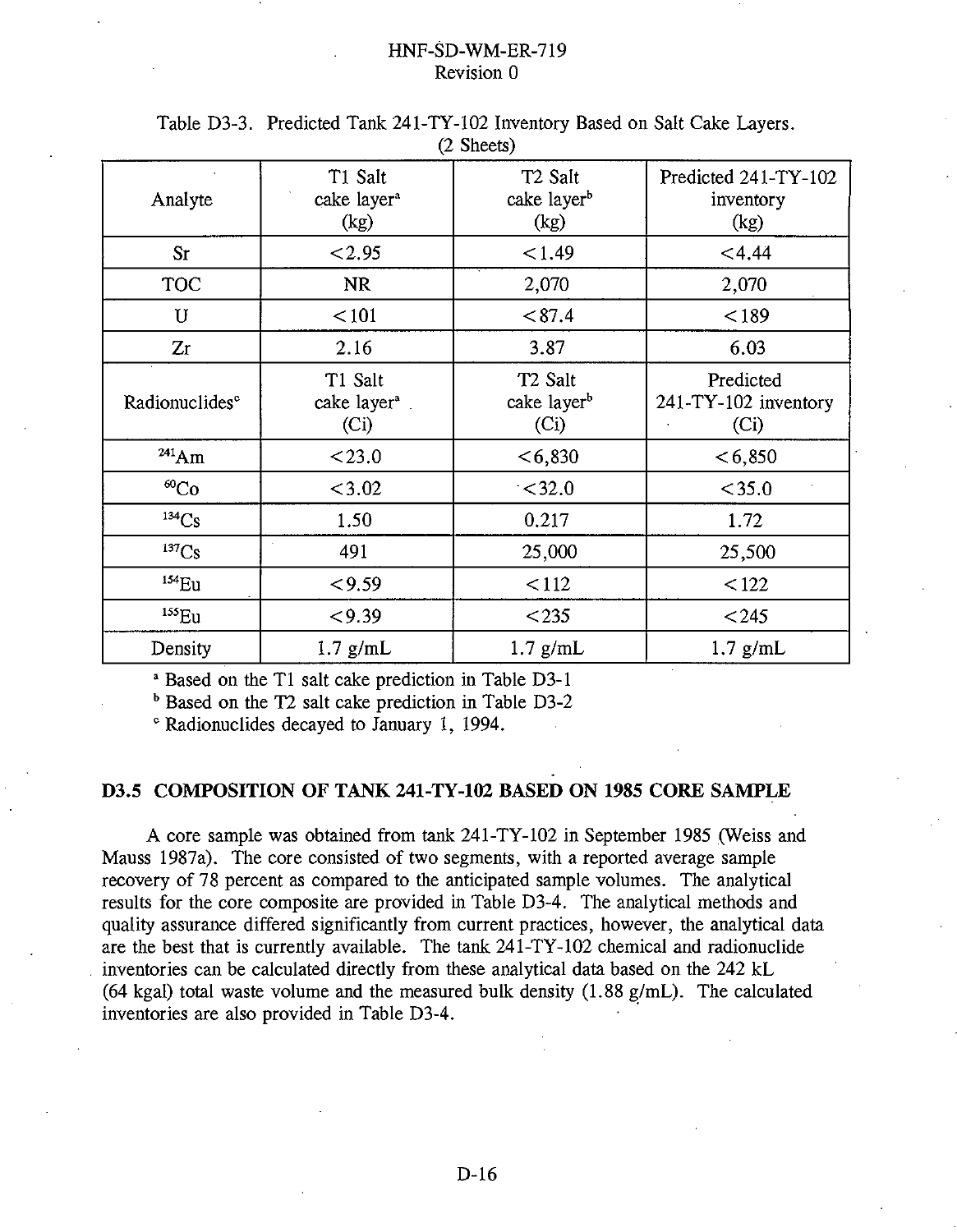| Table D3-4. Composition of Tank 241-TY-102 Based on 1985 Core Sample. |  |  |
|-----------------------------------------------------------------------|--|--|
|                                                                       |  |  |

| Analyte                   | 1985 core sample<br>concentrations $(\mu g/g)$ | Calculated inventory (kg) |  |
|---------------------------|------------------------------------------------|---------------------------|--|
| Ag                        | 1.77                                           | < 0.806                   |  |
| Al                        | 413                                            | 188                       |  |
| Bi                        | 39.8                                           | 18.1                      |  |
| Cd                        | < 4.42                                         | < 2.01                    |  |
| Cr                        | 57.6                                           | 26.2                      |  |
| Fe                        | 877                                            | 399                       |  |
| Mn                        | < 35.4                                         | < 16.1                    |  |
| Na                        | 206,000                                        | 93,800                    |  |
| Ni                        | < 16.5                                         | < 7.51                    |  |
| NO <sub>3</sub>           | 494,000                                        | 225,000                   |  |
| OH<br>(free hydroxide)    | 0.510                                          | 0.232                     |  |
| Pb                        | < 63.8                                         | < 29.1                    |  |
| P as $PO4$                | 29,300                                         | 13,400                    |  |
| Si                        | 217                                            | 98.8                      |  |
| <b>TOC</b>                | 327                                            | 149                       |  |
| U                         | 176                                            | 80.2                      |  |
| Zr                        | < 8.14                                         | < 3.71                    |  |
| Radionuclide <sup>a</sup> | 1985 core sample<br>concentration $(\mu Ci/g)$ | Calculated inventory (Ci) |  |
| $\overline{^{241}}Am$     | < 0.00475                                      | < 2.16                    |  |
| $\overline{^{14}C}$       | $< 8.73$ E-04                                  | < 0.398                   |  |
| $^{60}Co$                 | $< 7.51 E-04$                                  | < 0.342                   |  |
| $137C_s$                  | 2.77                                           | 1,260                     |  |
| ï<br>$129$ [              | $< 1.9 E-05$                                   | < 0.00865                 |  |
| 239/240 Pu                | 0.00142                                        | 0.65                      |  |
| $\overline{^{90}Sr}$      | 3.78                                           | 1,720                     |  |
| 99Tc                      | $< 7.88$ E-04                                  | < 0.359                   |  |
| Density                   | $1.88$ g/mL                                    | NA                        |  |

NA = not applicable a Radionuclides decayed to January 1, 1994.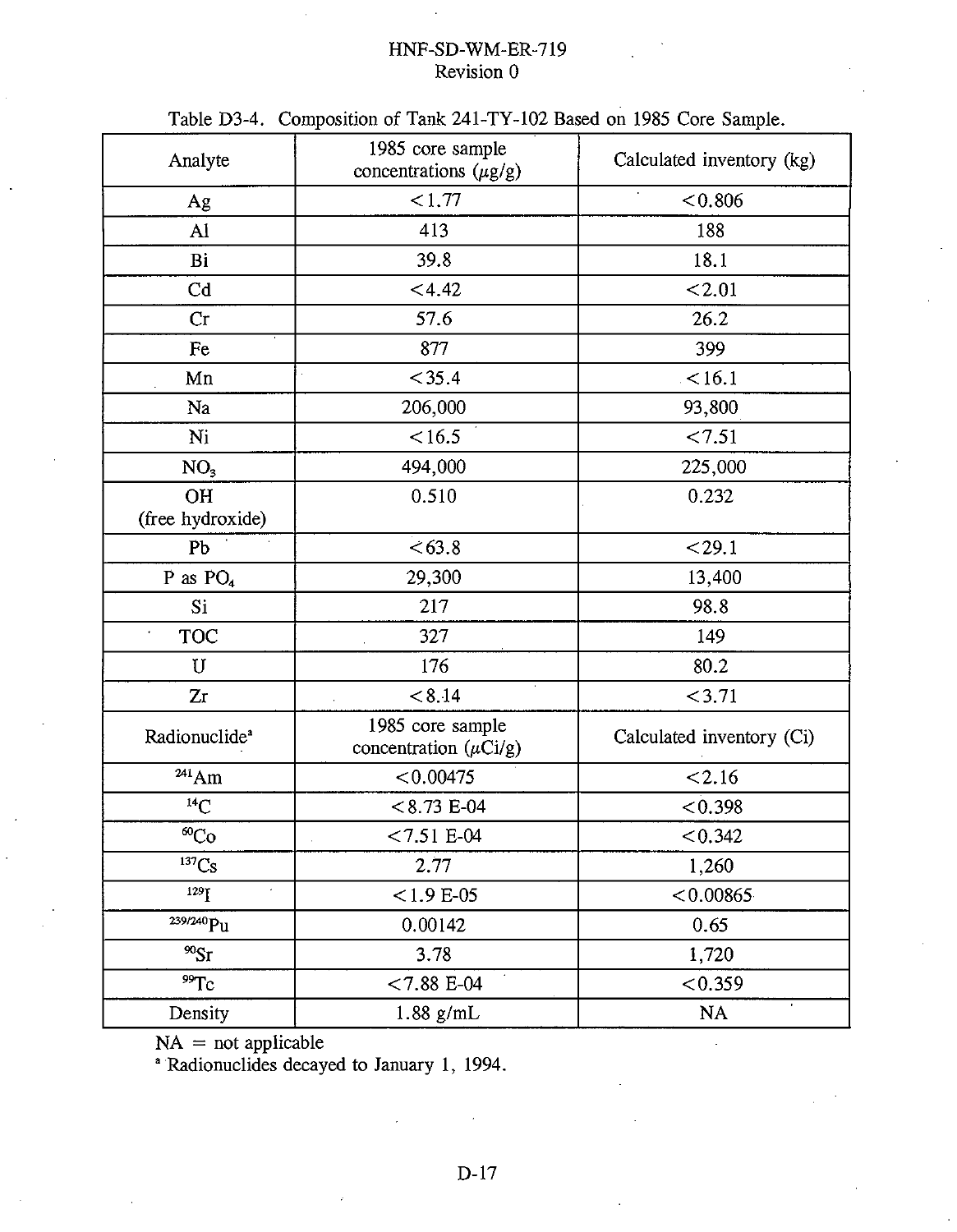A core sample was also obtained from tank 241-TY-102 in 1979 (Mitchell 1980). Details of the sample event were not located, but only one of the two core segments contained any sample when received at the laboratory (17.8 cm [7 in.] of extruded salt cake). The composition data reported by Mitchell was recalculated by Bratzel (1980). Although the sample does not represent the entire tank contents, the phosphate concentration reported by Bratzel was  $228,000 \mu$ g/g, which is much higher than that measured in the 1985 core sample. This may be an indication that the wastes are not uniformly distributed in tank 241-TY-102.

## **D3.5 TANK 241-TY-102 CHEMICAL AND RADIONUCLIDE INVENTORIES**

The tank 241-TY-102 chemical and radionuclide inventories estimated from the 242-T Evaporator salt cake layers and the 1985 core sample are tabulated in Table D3-5. The inventories estimated by the HDW model (Agnew et al. 1997a) are included in the table for comparison. All inventory estimates are based on a total waste volume of 242 kL (64 kgal).

| Analyte         | Inventory based on<br>T1 and T2 salt cake<br>layers <sup>a</sup> (kg) | Inventory based on<br>1985 core sample <sup>b</sup><br>(kg) | HDW model<br>inventory (kg) |
|-----------------|-----------------------------------------------------------------------|-------------------------------------------------------------|-----------------------------|
| Ag              | < 5.43                                                                | < 0.806                                                     | NR.                         |
| Al              | 6,530                                                                 | 188                                                         | 3,690                       |
| Bi              | < 87.2                                                                | 18.1                                                        | 391                         |
| Ca              | 114                                                                   | NR.                                                         | 543                         |
| Cd              | < 2.56                                                                | < 2.01                                                      | NR                          |
| Cl              | 1,240                                                                 | <b>NR</b>                                                   | 1,060                       |
| CO <sub>3</sub> | 16,200                                                                | NR.                                                         | 3,830                       |
| Cr              | 309                                                                   | 26.2                                                        | 577                         |
| F               | 2,100                                                                 | NR.                                                         | 383                         |
| Fe              | 4,490                                                                 | 399                                                         | 826                         |
| Hg              | NR                                                                    | NR.                                                         | 0.362                       |
| K               | < 427                                                                 | NR                                                          | 284                         |
| La              | < 15.1                                                                | <b>NR</b>                                                   | 1.49 E-05                   |
| Mn              | 167                                                                   | < 16.1                                                      | 15.0                        |
| Na              | 87,900                                                                | 93,800                                                      | 64,000                      |
| Ni              | < 23.9                                                                | < 7.51                                                      | 115                         |
|                 |                                                                       |                                                             |                             |

Table D3-5. Inventory Estimates for Tank 241-TY-102. (2 Sheets)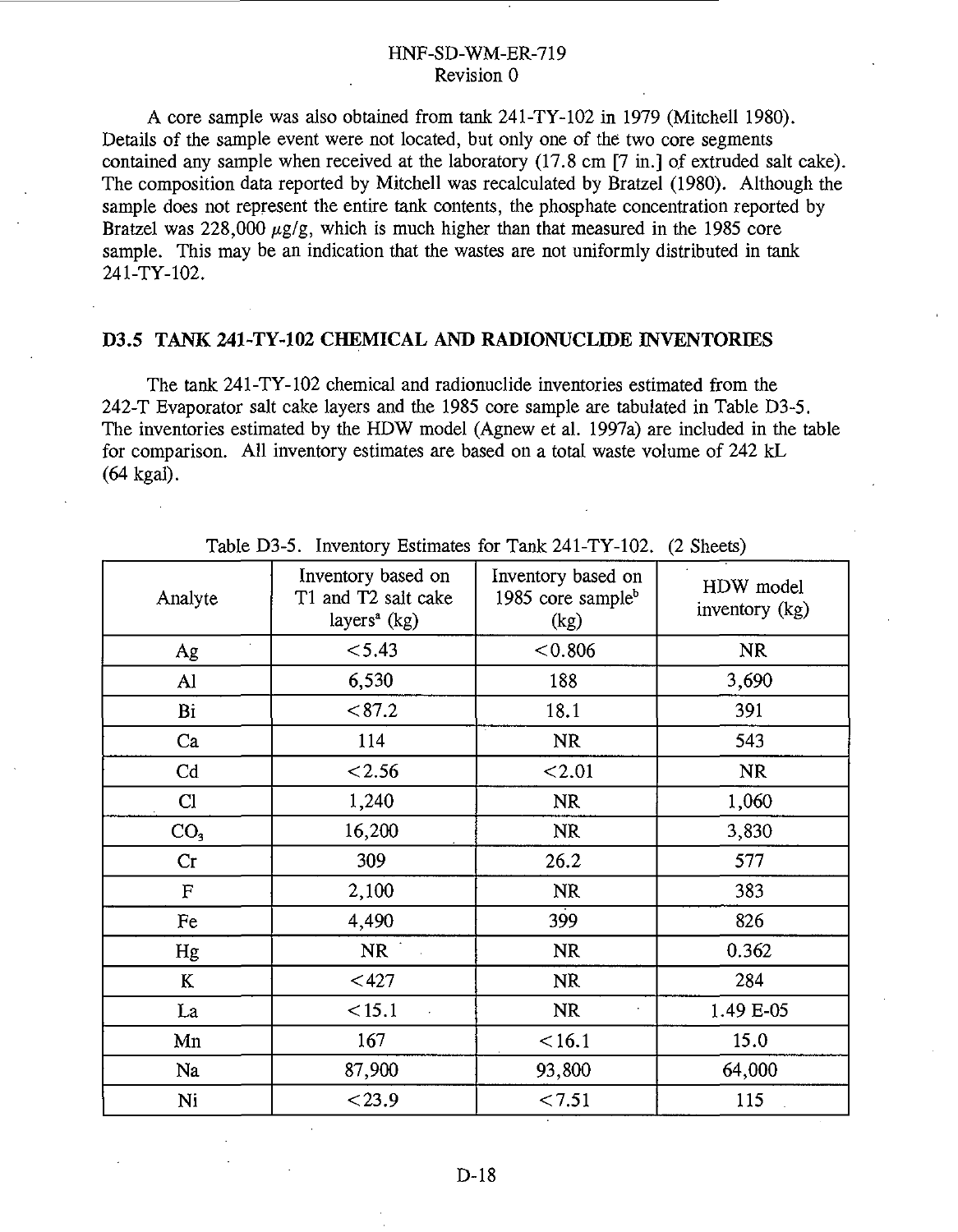| Analyte                   | Inventory based on<br>Inventory based on<br>T1 and T2 salt cake<br>1985 core sample <sup>b</sup><br>layers <sup>a</sup> (kg)<br>(kg) |                                                | HDW model<br>inventory (kg) |
|---------------------------|--------------------------------------------------------------------------------------------------------------------------------------|------------------------------------------------|-----------------------------|
| NO <sub>2</sub>           | 7,350                                                                                                                                | <b>NR</b>                                      | 10,000                      |
| NO <sub>3</sub>           | 131,000                                                                                                                              | 225,000                                        | 95,000                      |
| OH                        | 8,600                                                                                                                                | <b>NR</b>                                      | 14,900                      |
| Pb                        | < 109                                                                                                                                | < 29.1                                         | 23.8                        |
| P as $PO4$                | 25,600                                                                                                                               | 13,400                                         | 14,600                      |
| Si                        | 261                                                                                                                                  | 98.8                                           | 248                         |
| SO <sub>4</sub>           | 5,900                                                                                                                                | <b>NR</b>                                      | 3,540                       |
| Sr                        | < 4.44                                                                                                                               | <b>NR</b>                                      | 0                           |
| <b>TOC</b>                | 2,070                                                                                                                                | 149                                            | 603                         |
| U                         | < 189                                                                                                                                | 80.2                                           | 2,090                       |
| Zr                        | 6.03                                                                                                                                 | < 3.71                                         | 7.90                        |
| Radionuclide <sup>c</sup> | Inventory based on T1<br>and T2 salt cake layers<br>(Ci)                                                                             | Inventory based on<br>1985 core sample<br>(Ci) | HDW model<br>inventory (Ci) |
| $^{241}\mathrm{Am}$       | < 6,850                                                                                                                              | < 2.16                                         | 5.03                        |
| $^{14}$ C                 | <b>NR</b>                                                                                                                            | < 0.398                                        | 2.69                        |
| <sup>60</sup> Co          | < 35.0                                                                                                                               | < 0.342                                        | 2.91                        |
| 134Cs                     | 1.72                                                                                                                                 | <b>NR</b>                                      | 0.211                       |
| $^{137}\mathrm{Cs}$       | 25,500                                                                                                                               | 1,260                                          | 32,600                      |
| $^{154}\mathrm{Eu}$       | < 122                                                                                                                                | <b>NR</b>                                      | 46.8                        |
| $155$ Eu                  | < 245                                                                                                                                | <b>NR</b>                                      | 18.5                        |
| 129 <sub>l</sub>          | <b>NR</b>                                                                                                                            | < 0.00865                                      | 0.0370                      |
| 239/240 Pu                | <b>NR</b>                                                                                                                            | 0.65                                           | 11.9                        |
| $^{90}Sr$                 | <b>NR</b>                                                                                                                            | 1,720                                          | 9,990                       |
| $^{99}$ Tc                | NR                                                                                                                                   | < 0.359                                        | 19.2                        |
| Density (g/mL)            | 1.7                                                                                                                                  | 1.88                                           | 1.56                        |

Table D3-5. Inventory Estimates for Tank 241-TY-102. (2 Sheets)

 $HDW =$  Hanford Defined Waste

NR = not reported

\* Based on inventory calculated in Table D3-3 b Based on inventory calculated in Table D3-4

c Radionuclides decayed to January 1, 1994.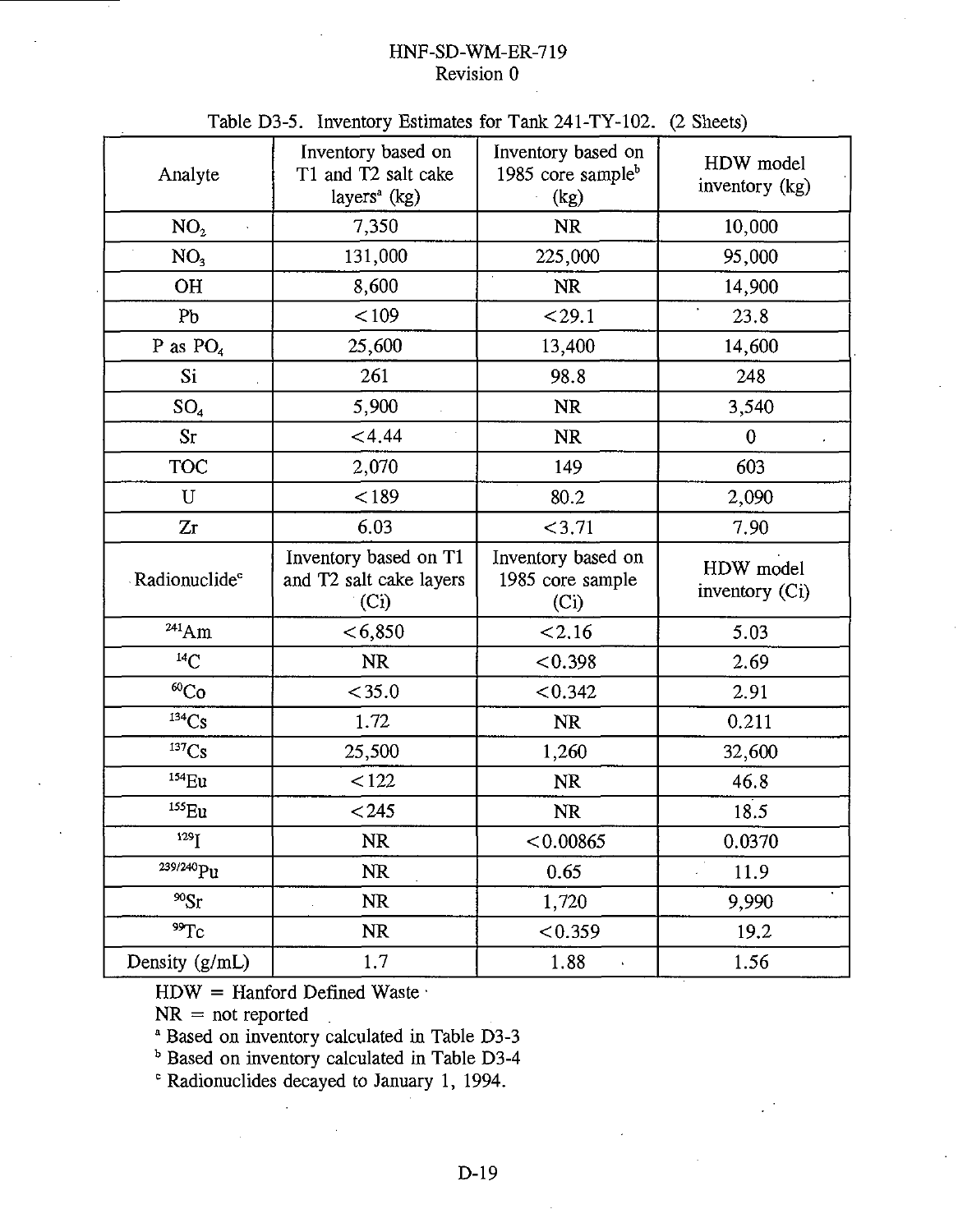## **D3.6 COMPARISON OF TANK 241-TY-102 INVENTORY ESTIMATES**

The lack of recent core samples adds considerable uncertainty to estimation of chemical and radionuclide inventories for tank 241-TY-102. The use of the 1985 core sample data and the waste composition data from tanks  $241 - T - 108$ ,  $241 - T - 109$ ,  $241 - TX - 116$ ,  $241 - U - 102$ , and 241-U-105 to represent the wastes in tank 241-TY-102 is a reasonable approach in the absence of a more recent core sample. However, it should be noted that the operating history of tank 241-TY-102 is different from any other Hanford Site tank containing similar waste types. The estimates which are based on compositions measured in other tanks should be regarded only as approximations.

The tank 241-TY-102 inventories predicted by the HDW model are quite different from those based on the 1985 core sample of tank 241-TY-102 (see Table D3-5). The sample-based sodium and nitrate inventories are much higher than the HDW model prediction, although the phosphate inventories are comparable. Part of the explanation for this difference may be that the HDW model calculated density for the tank 241-TY-102 T2 salt cake is 1.40 g/cc based on the sodium, aluminum, and hydroxide concentrations. The average measure salt cake densities for tanks  $241-U-102$  and  $241-U-105$  was 1.7 g/mL. The HDW model calculated density is used in determining the inventory of all analytes in the T2 salt cake layer. The radionuclide inventories predicted by the HDW model are consistently higher than those calculated from analytical results.

**Aluminum.** The aluminum inventory based on the 1985 core sample is only about 5 percent of that predicted by the HDW model. Most of the aluminum associated with 242-T Evaporator wastes is present in the T2 salt cakes. The free hydroxide concentration found in the tank 241-TY-102 waste was very low. One possible explanation for this low aluminum inventory is that the aluminum was precipitated in the preceding tanks in the evaporator bottoms loop due to low free hydroxide concentrations. Tank 241-TY-102 did not directly receive evaporator bottoms from the 242-T Evaporator. The aluminum inventory calculated from the 1985 core sample will be used for the best-basis inventory.

**Carbonate and Hydroxide.** The tank 241-TY-102 carbonate inventory estimated from the salt cake layers in other tanks was 4.2 times the HDW model inventory. The hydroxide ion in Hanford Site waste tanks is converted to carbonate by the absorption of carbon dioxide from the ambient air. One mole of absorbed carbon dioxide will react with two moles of hydroxide ion to form one mole of carbonate ion. The rate is difficult to model, and is accelerated by use of airlift circulators installed in many Hanford Site underground storage tanks. Conversion of 7,020 kgs of hydroxide to carbonate would account for the difference. The HDW model does not account for the absorption of carbon dioxide from the atmosphere.

**Fluoride** . The fluoride inventory estimated from salt cake layers in other tanks is 5.5 times that predicted by the HDW model. This is possibly the result of the HDW model assumptions that sodium fluoride is the only chemical compound containing fluoride and that it does not precipitate. The formation of insoluble fluoride compounds (such as sodium fluorophosphate) may be causing some fluoride to precipitate and remain in the tank.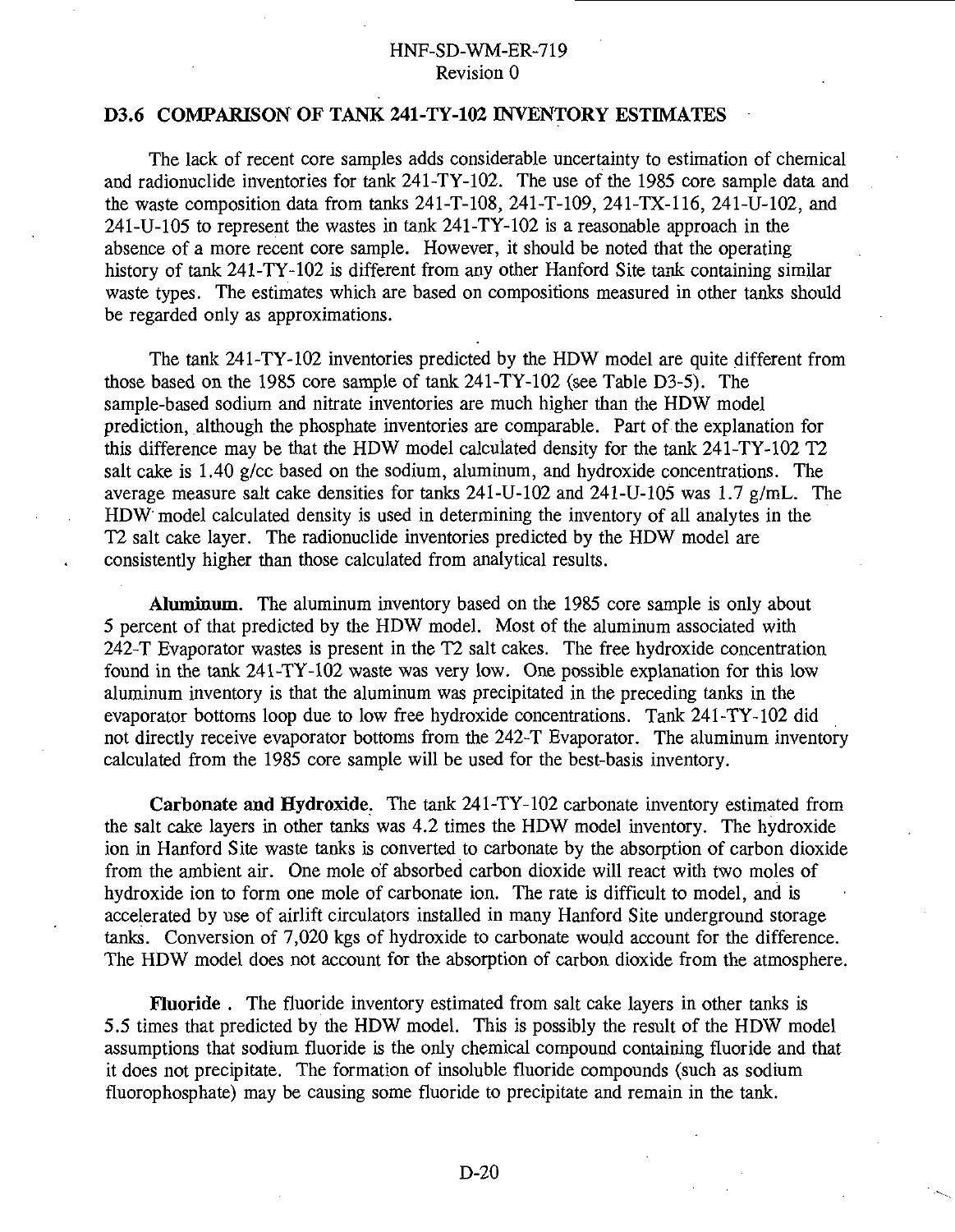**Iron.** The iron inventory based on the 1985 core sample is 48 percent of that predicted by the HDW model. Tank 241-TY-102 received primarily salt cake supernatants and only a small volume of TBP supernatant, so the low iron concentration is reasonable. The estimated iron inventory estimated from the salt cake layers in other tanks is skewed by the high iron concentration (2.4 wt% on silicon-free basis) reported for the tank 241-TX-116 T2 salt cake. A high iron concentration is not likely for a salt cake since iron is insoluble in alkaline solutions and significant iron concentration would not be expected in the evaporator feed solutions. The inventory calculated from the 1985 core sample will be used for the best basis.

**Nitrate.** The nitrate inventory was reduced to 150,000 kg as the result of the charge balance calculation. The revised inventory is still 1.6 times that predicted by the HDW model. The HDW model T2 salt cake inventory is predicted by the SMM, and it is, therefore, difficult to fully determine the cause of this discrepancy. The low T2 salt cake density calculated by the HDW model would explain part of this difference, but the nitrate concentration predicted by the HDW model also appears to be low (168,000  $\mu$ g/g). The global HDW model T2 salt cake concentrations (see Table D3-2) are very reasonable, indicating that either the problem lies within the SMM model or that some feed inputs have been missed.

**Phosphate.** The phosphate inventory calculated from the 1985 core sample is in good agreement with the HDW model (within 10 percent).

**Sodium.** The predicted HDW sodium inventory is about 68 percent of that calculated from the analytical results for the 1985 core sample. The waste density predicted by the HDW model for the T2 salt slurry is 1.40 g/cc, which is 18 percent below that normally expected for a T2 salt cake based on the analyses of the U Tank Farm tanks. The remainder of the difference is the result of the low sodium concentration (153,000  $\mu$ g/g) predicted for the T2 salt cake layer by the SMM. The global HDW model T2 salt cake sodium concentration is very reasonable (see Table D3-2). Either there is an internal problem in the SMM model calculations or some feed inputs have been missed.

**Total Hydroxide.** Once the best-basis inventories were determined, the hydroxide inventory was calculated by performing a charge balance with the valences of the other analytes. In some cases, this approach requires that other analyte (e.g., sodium or nitrate) inventories be adjusted to achieve the charge balance. During such adjustments, the number of significant figures is not increased. The charge balance approach is consistent with that used by Agnew et al. (1997a). The initial total hydroxide inventory calculation resulted in a negative hydroxide ion concentration. The best-basis nitrate inventory was reduced to 150,000 kg since anion analyses are generally less reliable than those for cations, and the reported nitrate concentration was much higher than the other estimates. The recalculated total hydroxide concentration is 5,510 kg, which is reasonable considering the low free hydroxide reported for the 1985 core sample.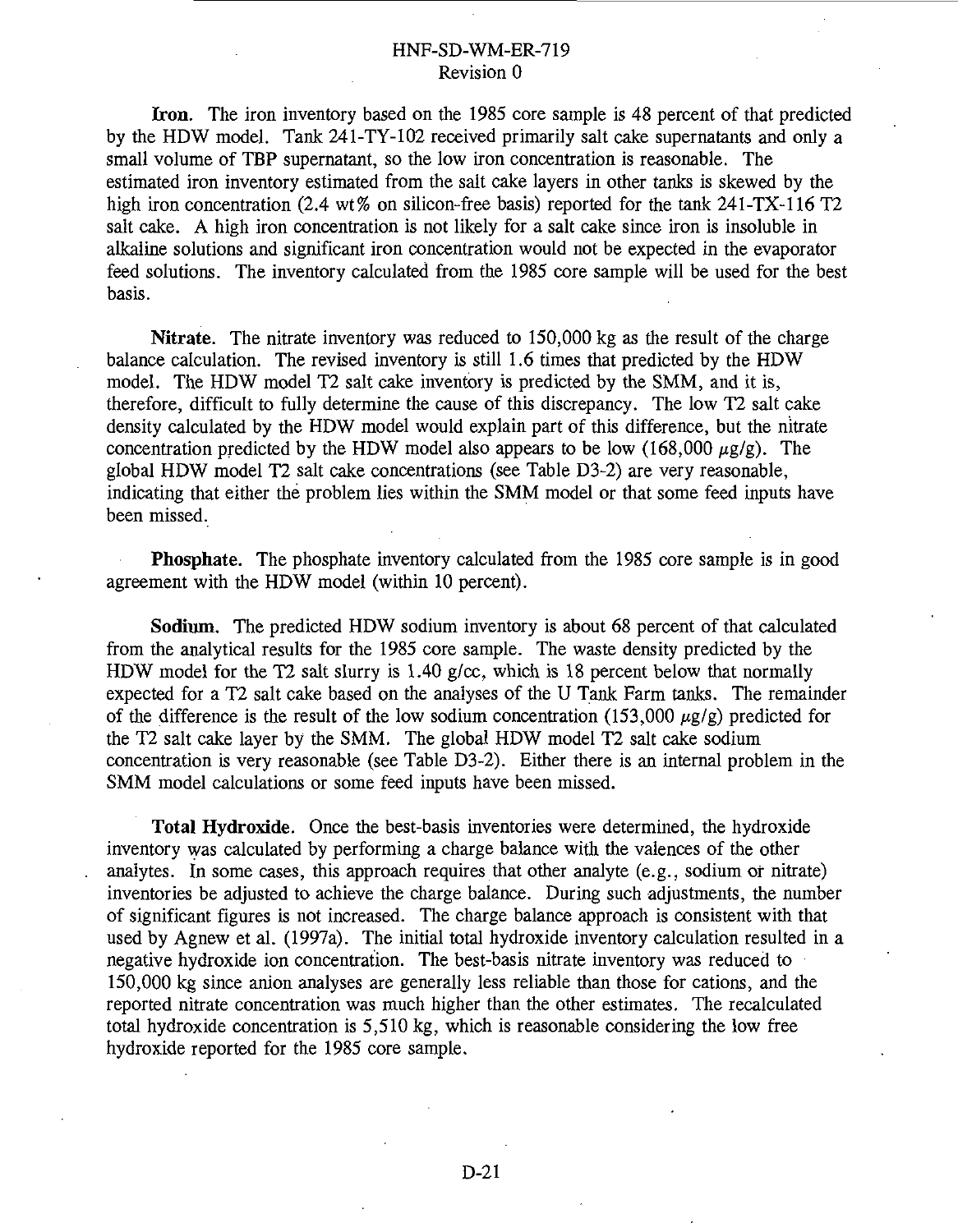**Cesium-137 and Strontium-90.** The heat load for tank 241-TY-102 has been estimated at 2,712 BTU/h (Kummerer 1995). This corresponds to a maximum of 119,000 Ci <sup>90</sup>Sr (0.0228 BTU/h/Ci <sup>90</sup>Sr) or a maximum of 168,000 Ci <sup>137</sup>Cs (0.0161 BTU/h/Ci <sup>137</sup>Cs). The sample-based radionuclide estimate accounts for only 2.1 percent of this estimated heat load. The HDW model radionuclide inventories would account for only 28 percent of the heat load. Since tank 241-TY-102 waste volume is small and consists only of salt cake, the heat load estimate appears to be in error. The <sup>90</sup>Sr and <sup>137</sup>Cs inventories calculated from the 1985 core sample will be used for the best-basis.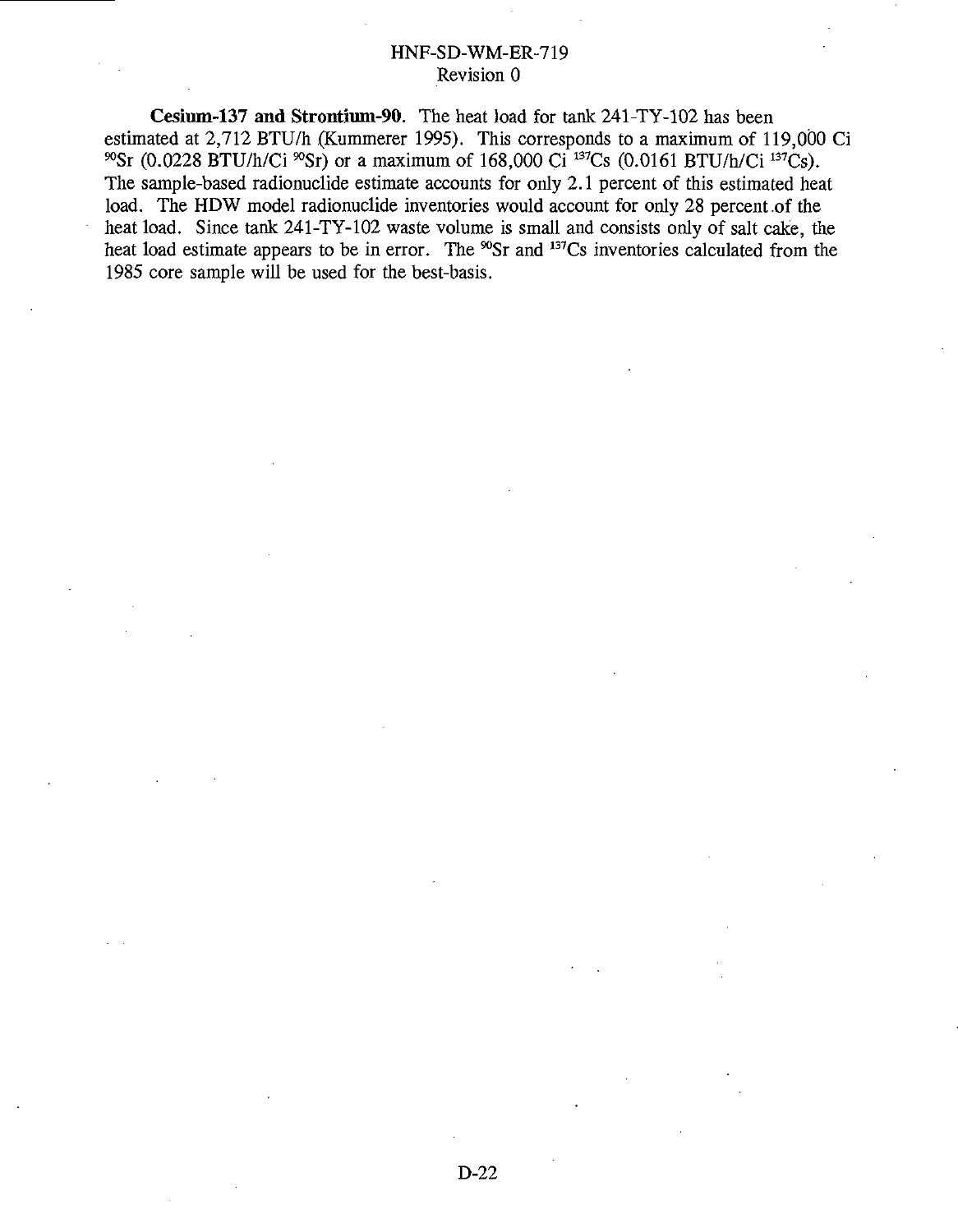## **D4.0 DEFINE THE BEST-BASIS AND ESTABLISH COMPONENT INVENTORIES**

Information about chemical, radiological, and/or physical properties is used to perform safety analyses, engineering evaluations, and risk assessment associated with waste management activities, as well as regulatory issues. • These activities include overseeing tank farm operations and identifying, monitoring, and resolving safety issues associated with these operations and with the tank wastes. Disposal activities involve designing equipment, processes and facilities for retrieving wastes and processing them into a form that is suitable for long-term storage.

Chemical and radiological inventory information are generally derived using three approaches: (1) component inventories are estimated using the results of sample analyses, (2) component inventories are predicted using the HDW model based on process knowledge and historical information, or (3) a tank-specific process estimate is made based on process flowsheets, reactor fuel data, essential material usage, and other operating data.

An effort is underway to provide waste inventory estimates that will serve as the standard characterization for the various waste management activities (Hodgson and LeClair 1996). As part of this effort, an evaluation of available information for tank 241-TY-102 was performed including the following:

- Waste transactions and operating data to confirm that only 242-T Evaporator salt cakes were expected in this tank.
- Composition data from three waste tanks (241-T-108, 241-T-109, and 241-TX-116) which are expected to have a similar Tl salt cake compositions, and three waste tanks (241-U-102, 241-U-105, and 241-TX-116) that are expected to have similar T2 salt cake compositions.
- A 1985 core sample of the tank 241-TY-102 waste (Weiss and Mauss 1987a).
- An inventory estimate generated by the HDW model (Agnew et al. 1997a)

Based on this evaluation, a best-basis inventory was developed. No recent analytical data are available for the salt cake remaining in tank 241-TY-102 because no core samples have been taken since 1985. The estimated inventory was, therefore, based on the analytical data reported for the 1985 core sample, the composition of Tl salt cakes in tanks 241-T-108, 241-T-109, and 241-TX-116, and the composition of T2 salt cakes in tanks 241-U-102, 241-U-105, and 241-TX-116. The HDW model inventories were used when no other data were available or when analytical data were suspect.

The waste in tank 241-TY-102 consists of 242 kL (64 kgal) of Tl and T2 salt cake produced by the 242-T Evaporator. The best-basis inventory for tank 241-TY-102 is presented hi Tables D4-1 and D4-2. The inventory values reported in Tables D4-1 and D4-2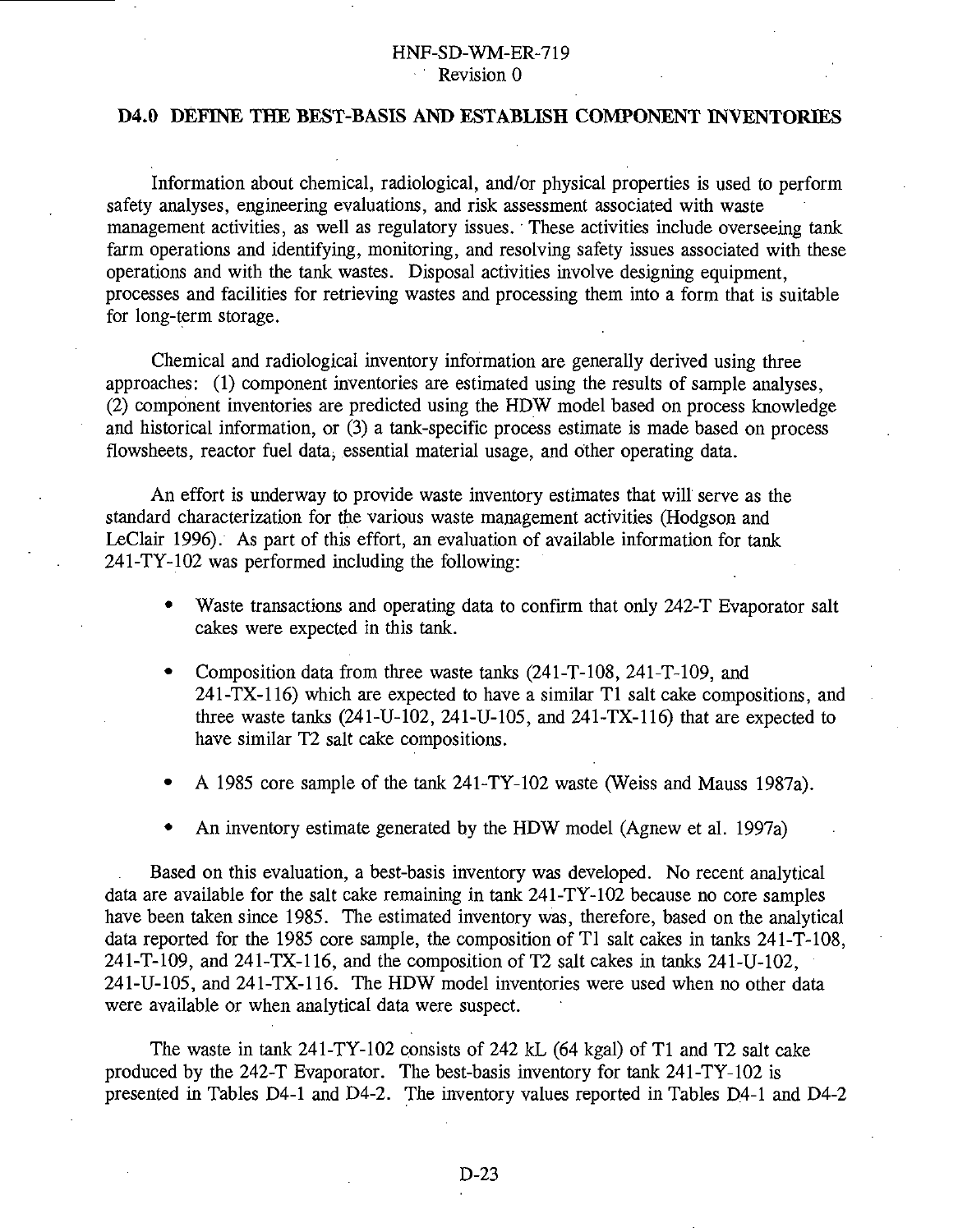are subject to change. Refer to the Tank Characterization Database (TCD) for the most current inventory values.

Best-basis tank inventory values are derived for 46 key radionuclides (as defined in Section 3.1 of Kupfer et al, 1997), all decayed to a common report date of January 1, 1994. Often, waste sample analyses have only reported  ${}^{90}Sr$ ,  ${}^{137}Cs$ ,  ${}^{2397240}Pu$ , and total uranium (or total beta and total alpha), while other key radionuclides such as  ${}^{60}Co$ ,  ${}^{99}Te$ ,  ${}^{129}I$ ,  ${}^{154}Eu$ ,  ${}^{155}Eu$ and  $^{241}$ Am, etc., have been infrequently reported. For this reason it has been necessary to derive most of the 46 key radionuclides by computer models. These models estimate radionuclide activity in batches of reactor fuel, account for the split of radionuclides to various separations plant waste streams, and track their movement with tank waste transactions. (These computer models are described in Kupfer et al. 1997, Section 6.1 and in Watrous and Wootan 1997.) Model generated values for radionuclides in any of 177 tanks are reported in the Hanford Defined Waste Rev. 4 model results (Agnew et al. 1997a). The best-basis value for any one analyte may be either a model result or a sample or engineering assessment-based result if available. (No attempt has been made to ratio or normalize model results for all 46 radionuclides when values for measured radionuclides disagree with the model.) For a discussion of typical error between model derived values and sample derived values, see Kupfer et al. 1997, Section 6.1.10.

| Analyte         | Total<br>inventory<br>(kg) | <b>Basis</b><br>$(S, M, E, or C)^1$ | Comment      |
|-----------------|----------------------------|-------------------------------------|--------------|
| AI              | 188                        | S                                   |              |
| Bi              | 18.1                       | S<br>$\cdot$                        |              |
| Ca              | 114                        | E                                   |              |
| <b>CI</b>       | 1,240                      | Е<br>٠                              |              |
| CO <sub>3</sub> | 16,200                     | E                                   |              |
| Cr              | 26.2                       | $\mathbf S$                         |              |
| $\mathbf{F}$    | 2,100                      | Е                                   |              |
| Fe              | 399                        | S                                   |              |
| Hg              | 0.362                      | M                                   | $\mathbf{r}$ |
| $\bf K$         | 427                        | Е                                   |              |
| La              | 1.49 E-05                  | M                                   |              |
| Mn              | < 16.1                     | S                                   |              |
| Na              | 93,800                     | S                                   |              |
| Ni              | < 7.51                     | S                                   |              |
|                 |                            |                                     |              |

Table D4-1. Best-Basis Inventory Estimates for Nonradioactive Components in Tank 241-TY-102 (Effective May 31, 1997). (2 Sheets)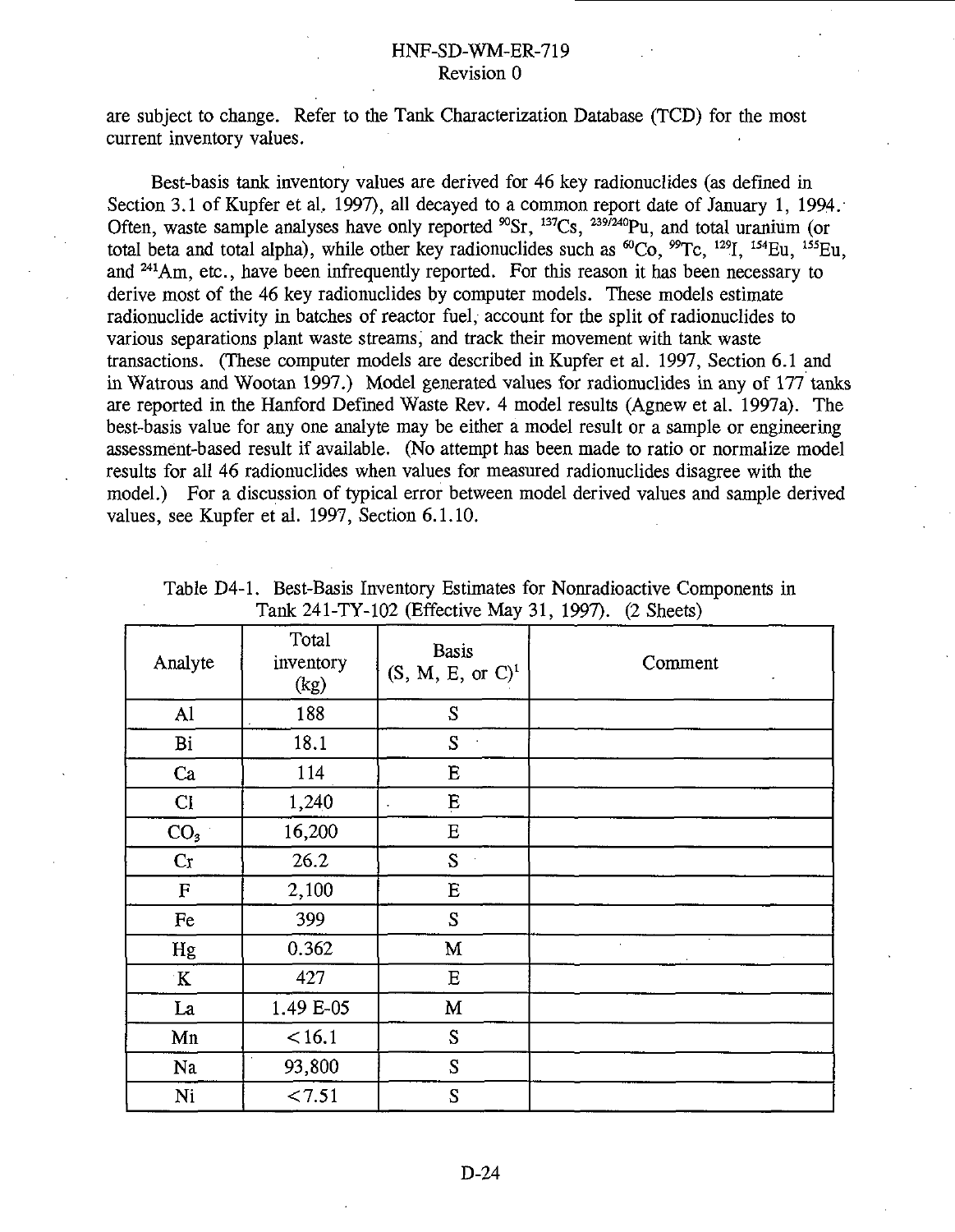| Analyte              | Total<br>inventory<br>(kg) | <b>Basis</b><br>$(S, M, E, or C)^1$ | Comment                                                                                                                             |
|----------------------|----------------------------|-------------------------------------|-------------------------------------------------------------------------------------------------------------------------------------|
| NO <sub>2</sub>      | 7,350                      | Е                                   |                                                                                                                                     |
| $NO3$ .              | 150,000                    | ۰C                                  | Sample-based nitrate inventory was<br>225,000 kg before adjustment.<br>Concentration varies significantly<br>between T1 salt cakes. |
| OН                   | 5,490                      | C                                   | Estimated by ion charge balance.                                                                                                    |
| Pb                   | < 29.1                     | S                                   |                                                                                                                                     |
| P as $PO4$           | 13,400                     | S                                   | Concentration varies significantly<br>between T1 salt cakes.                                                                        |
| Si                   | 98.8                       | S                                   |                                                                                                                                     |
| $S$ as $SO4$         | 5,900                      | Е                                   |                                                                                                                                     |
| Sr                   | $<$ 4.44                   | Е                                   |                                                                                                                                     |
| <b>TOC</b>           | 149                        | S                                   |                                                                                                                                     |
| $U_{\texttt{total}}$ | 80.2                       | S                                   |                                                                                                                                     |
| Zr                   | < 3.71                     | S                                   |                                                                                                                                     |

Table D4-1. Best-Basis Inventory Estimates for Nonradioactive Components in Tank 241-TY-102 (Effective May 31, 1997). (2 Sheets)

 $S =$ Sample-based

 $M =$  Hanford Defined Waste model-based

 $E =$  Engineering assessment-based

 $C =$  Calculated by charge balance; includes oxides as hydroxides, not including  $CO<sub>3</sub>$ , NO<sub>2</sub>, NO<sub>3</sub>, PO<sub>4</sub>, SO<sub>4</sub>, and SiO<sub>3</sub>.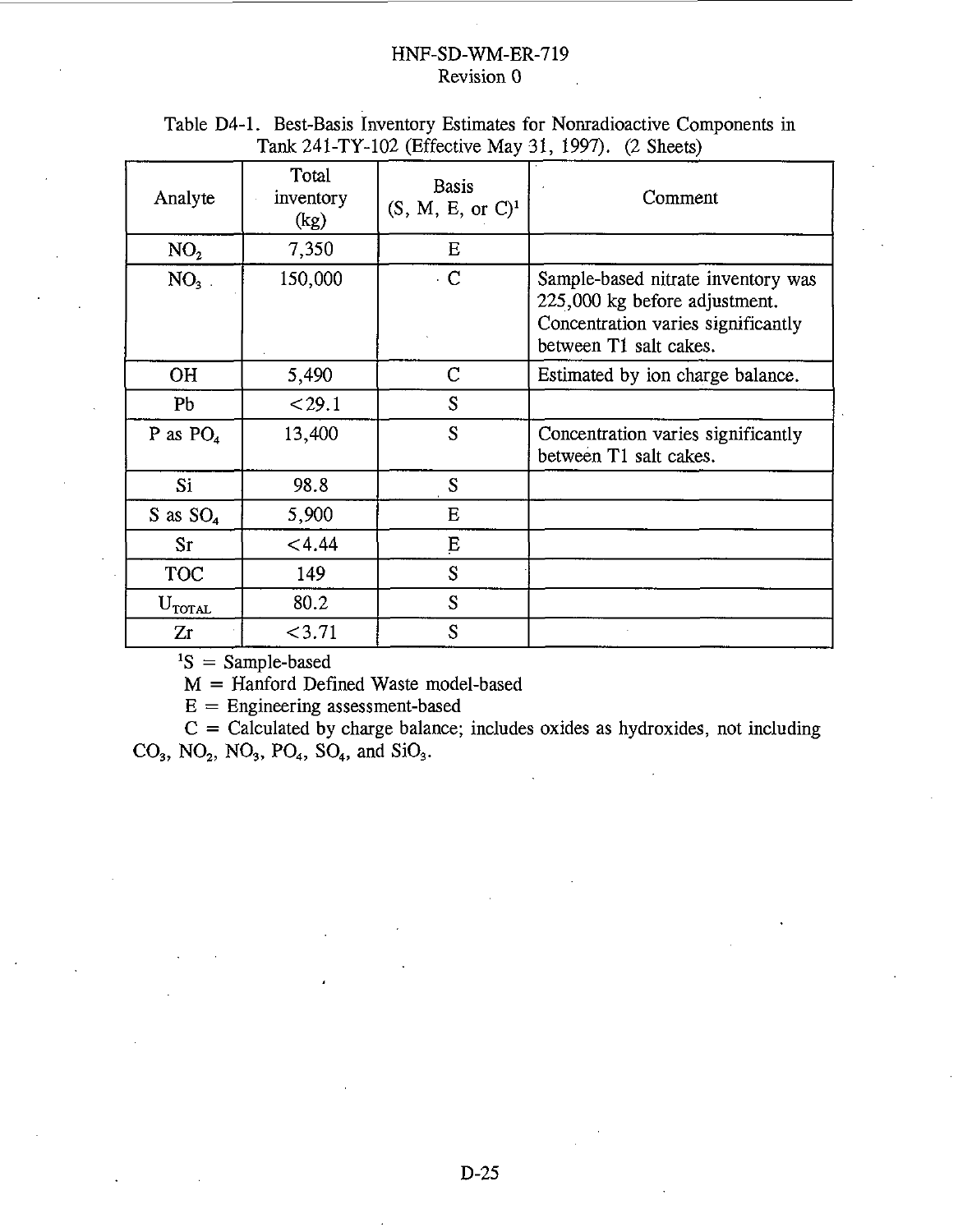| Analyte             | Total inventory<br>(Ci) | <b>Basis</b><br>$(S, M, or E)^1$ | Comment                                   |
|---------------------|-------------------------|----------------------------------|-------------------------------------------|
| $\rm ^3H$           | 18.9                    | M                                |                                           |
| ${}^{14}C$          | < 0.398                 | S.                               |                                           |
| $^{59}\rm{Ni}$      | 0.301                   | M                                |                                           |
| ${}^{60}Co$         | < 0.342                 | S                                |                                           |
| $^{63}$ Ni          | 28.7                    | ${\bf M}$                        |                                           |
| 79Se                | 0.282                   | M                                |                                           |
| $^{90}$ Sr          | 1,720                   | S                                |                                           |
| 90Y                 | 1,720                   | E                                | Based on <sup>90</sup> Sr concentration.  |
| $^{93}\mathrm{Zr}$  | 1.38                    | M                                |                                           |
| $^{93m}\mathrm{Nb}$ | 1.01                    | M                                |                                           |
| 99Tc                | < 0.359                 | S                                |                                           |
| $106$ Ru            | 5.18 E-04               | M                                |                                           |
| $113 \text{mCd}$    | 7.01                    | M                                |                                           |
| 125Sb               | 12.3                    | M                                |                                           |
| $126$ Sn            | 0.426                   | M                                |                                           |
| 1297                | < 0.00865               | $\cdot \mathbf{S}$               |                                           |
| $134$ Cs            | 0.211                   | M                                |                                           |
| $137$ Cs            | 1,260                   | S                                |                                           |
| 137mBa              | 1,190                   | E                                | Based on <sup>137</sup> Cs concentration. |
| $151$ Sm            | 996                     | M                                |                                           |
| $152 \text{Eu}$     | 0.308                   | M                                |                                           |
| $154$ Eu            | 46.8                    | M                                |                                           |
| $^{155}\mathrm{Eu}$ | 18.5                    | M                                |                                           |
| $^{226}\mathrm{Ra}$ | 1.59 E-05               | M                                |                                           |
| $227$ Ac            | 1.00 E-04               | M                                |                                           |
| $228$ Ra            | 0.0215                  | M                                |                                           |
| $229$ Th            | 4.98 E-04               | M                                | 7                                         |
| $^{231}Pa$          | 4.08 E-04               | M                                |                                           |

Table D4-2. Best-Basis Inventory Estimates for Radioactive Components in Tank 241-TY-102 Decayed to January 1, 1994 (Effective May 31, 1997). (2 Sheets)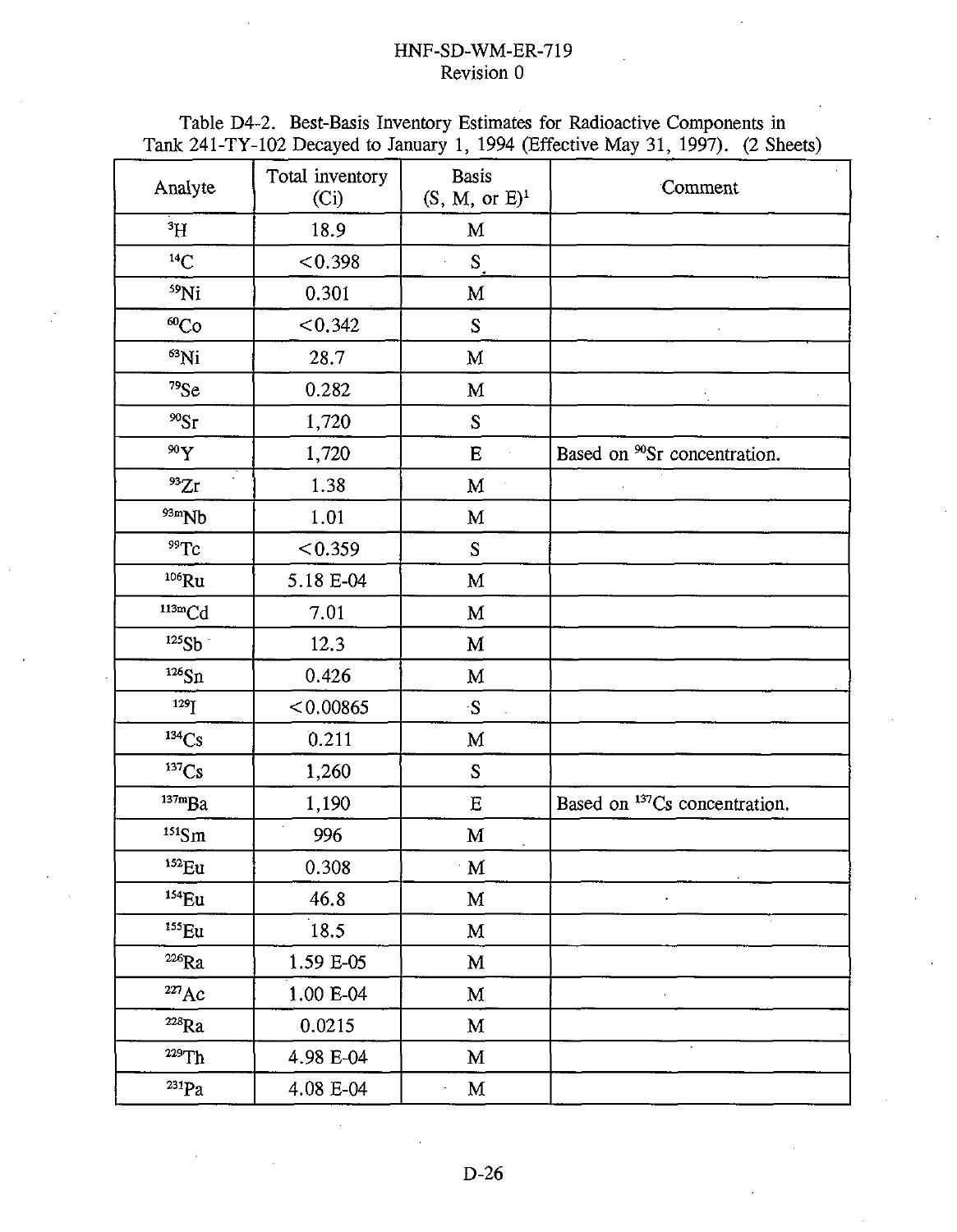|                     |                         |                                  | $\frac{1}{2}$ and $\frac{1}{2}$ is the set of $\frac{1}{2}$ is $\frac{1}{2}$ if $\frac{1}{2}$ is $\frac{1}{2}$ is $\frac{1}{2}$ if $\frac{1}{2}$ is $\frac{1}{2}$ if $\frac{1}{2}$ is $\frac{1}{2}$ if $\frac{1}{2}$ if $\frac{1}{2}$ is $\frac{1}{2}$ if $\frac{1}{2}$ if $\frac{1}{2}$ if |
|---------------------|-------------------------|----------------------------------|---------------------------------------------------------------------------------------------------------------------------------------------------------------------------------------------------------------------------------------------------------------------------------------------|
| Analyte             | Total inventory<br>(Ci) | <b>Basis</b><br>$(S, M, or E)^1$ | Comment                                                                                                                                                                                                                                                                                     |
| $232$ Th            | 0.00132                 | M                                |                                                                                                                                                                                                                                                                                             |
| $232$ U             | 0.108                   | M                                |                                                                                                                                                                                                                                                                                             |
| $233$ []            | 0.412                   | M                                |                                                                                                                                                                                                                                                                                             |
| $234$ U             | 0.699                   | M                                |                                                                                                                                                                                                                                                                                             |
| $235$ U             | 0.0306                  | M                                |                                                                                                                                                                                                                                                                                             |
| 236 <sub>LJ</sub>   | 0.00857                 | M                                |                                                                                                                                                                                                                                                                                             |
| 237Np               | 0.0703                  | M                                | ÷                                                                                                                                                                                                                                                                                           |
| 238Pu               | 0.15                    | M                                |                                                                                                                                                                                                                                                                                             |
| 238 <sub>L</sub> I  | 0.728                   | M                                | ×                                                                                                                                                                                                                                                                                           |
| 239/240Pu           | 0.65                    | S                                |                                                                                                                                                                                                                                                                                             |
| $^{241}\mathrm{Am}$ | 2.16                    | S                                |                                                                                                                                                                                                                                                                                             |
| $^{241}Pu$          | 8.69                    | M                                |                                                                                                                                                                                                                                                                                             |
| $\rm ^{242}Cm$      | 0.0116                  | M                                |                                                                                                                                                                                                                                                                                             |
| $^{242}\mathrm{Pu}$ | 4.59 E-05               | М                                |                                                                                                                                                                                                                                                                                             |
| $^{243}Am$ .        | 1.67 E-04               | M                                |                                                                                                                                                                                                                                                                                             |
| $\rm ^{243}Cm$      | 0.00107                 | M                                |                                                                                                                                                                                                                                                                                             |
| $^{244}\mathrm{Cm}$ | 0.011                   | M                                |                                                                                                                                                                                                                                                                                             |

Table D4-2. Best-Basis Inventory Estimates for Radioactive Components in Tank 241-TY-102 Decayed to January 1, 1994 (Effective May 31, 1997). (2 Sheets)

 ${}^{1}S$  = Sample-based

 $M =$  Hanford Defined Waste model-based

 $E =$  Engineering assessment-based.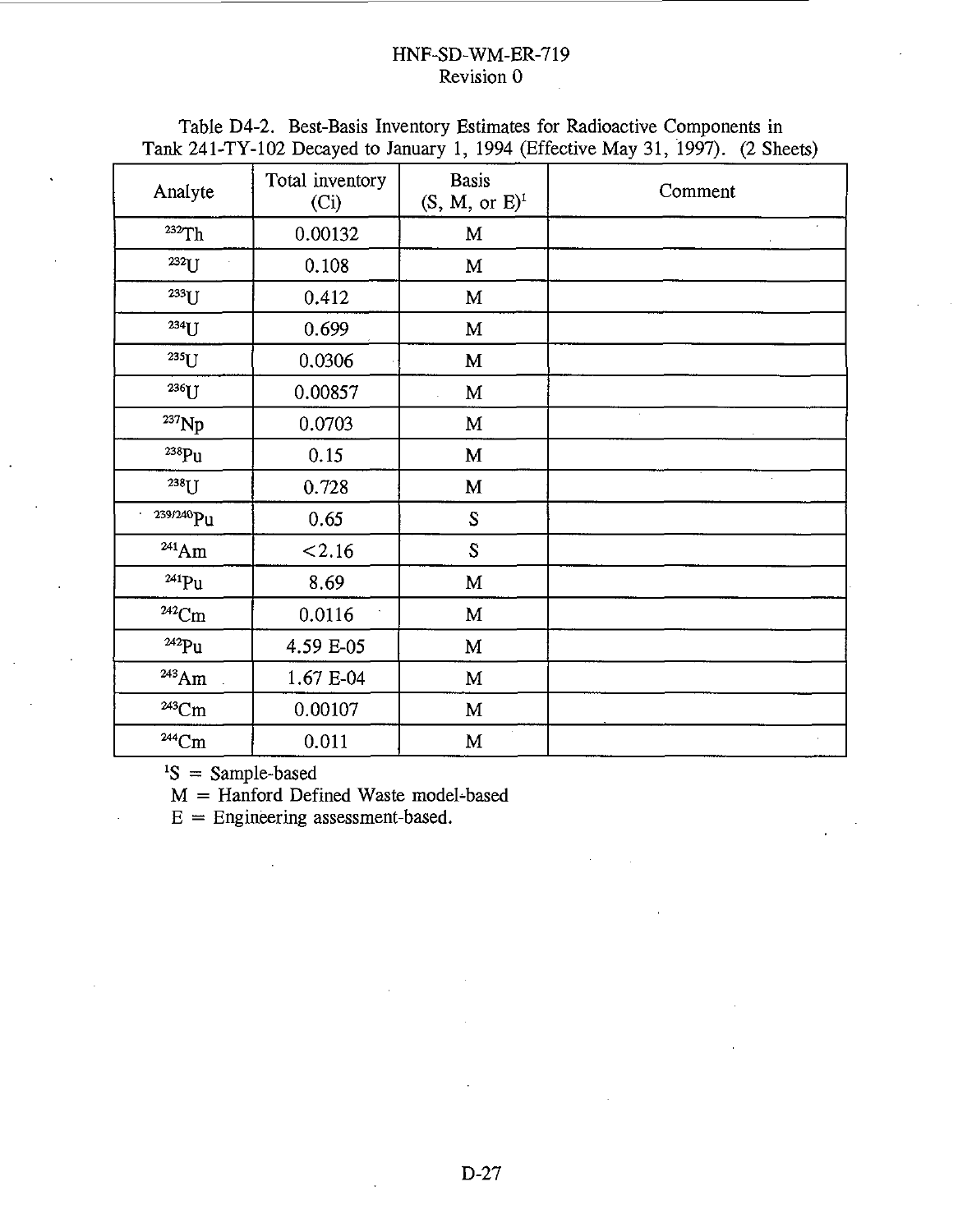This page intentionally left blank.

 $\bar{z}$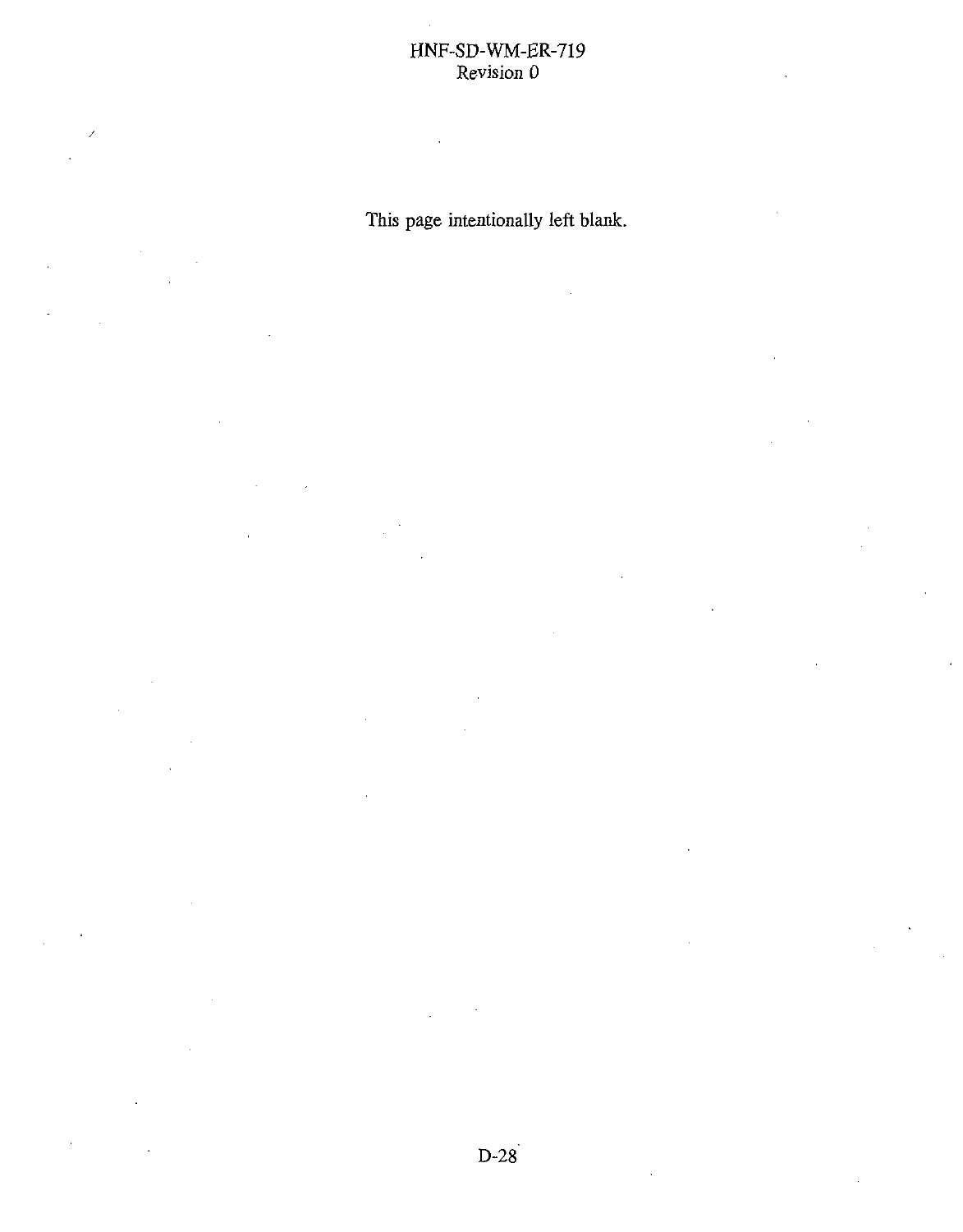## **D5.0 APPENDIX D REFERENCES**

- Agnew, S. F., J. Boyer, R. A. Corbin, T. B. Duran, J. R. FitzPatrick, K. A. Jurgensen, T. P. Ortiz, and B. L. Young, 1997a, *Hanford Tank Chemical and Radionuclide Inventories: HDW Model Rev. 4,* LA-UR-96-3860, Los Alamos National Laboratory, Los Alamos, New Mexico.
- Agnew, S. F., R. A. Corbin, T. B. Duran, K. A. Jurgensen, T. P. Ortiz, and B. L. Young, 1997b, *Waste Status and Transaction Record Summary (WSTRS Rev. 4),* LA-UR-97-311, Rev. 0, Los Alamos National Laboratory, Los Alamos, New Mexico.
- Allen, G. K., 1977, *Salt Cake and Sludge Characterization Program 241-TX-116 Hot Test and Subsequent Cold Test Results,* RHO-CD-3, Rockwell Hanford Operations, Richland, Washington.
- Anderson, J. D., 1990, *A History of the 200 Area Tank Farms,* WHC-MR-0132, Westinghouse Hanford Company, Richland, Washington.
- Baldwin, J. H., 1996, *Tank Characterization Report for Single-Shell Tank 241-T-108,* WHC-SD-WM-ER-554, Rev. 0-A, Westinghouse Hanford Company, Richland, Washington.
- Bratzel, D. R., 1980, *Evaluation of Waste Storage Tank Physical and Chemical Characterization Data,* Internal Memo 65453-80-265 to F. M. Jungfleisch, Rockwell Hanford Operations, Richland Washington.
- Brown, T. M., L. M. Sasaki, R. D. Cromar, N. G. Colton, J. L. Stroup, J. D. Franklin, and L. J. Fergestrom, 1996, *Tank Characterization Report for Single-Shell Tank 241-T-109,* WHC-SD-WM-ER-559, Rev. 0, Westinghouse Hanford Company, Richland Washington.
- Brown, T. M., and J. Franklin, 1996, *Tank Characterization Report for Single-Shell Tank 241-U-105,* WHC-SD-WM-ER-617, Rev. 0, Westinghouse Hanford Company, Richland, Washington.
- Buckingham, J. S., and W. P. Metz, 1974, *Characterization of the Effects of Diatomaceous Earth Additions to Hanford Wastes,* ARH-CD-222, Atlantic Richfield Hanford Company, Richland, Washington.
- Hanlon, B. M., 1997, *Waste Tank Summary Report for Month Ending February 28, 1997,* HNF-EP-0182-107, Lockheed Martin Hanford Corporation, Richland, Washington.